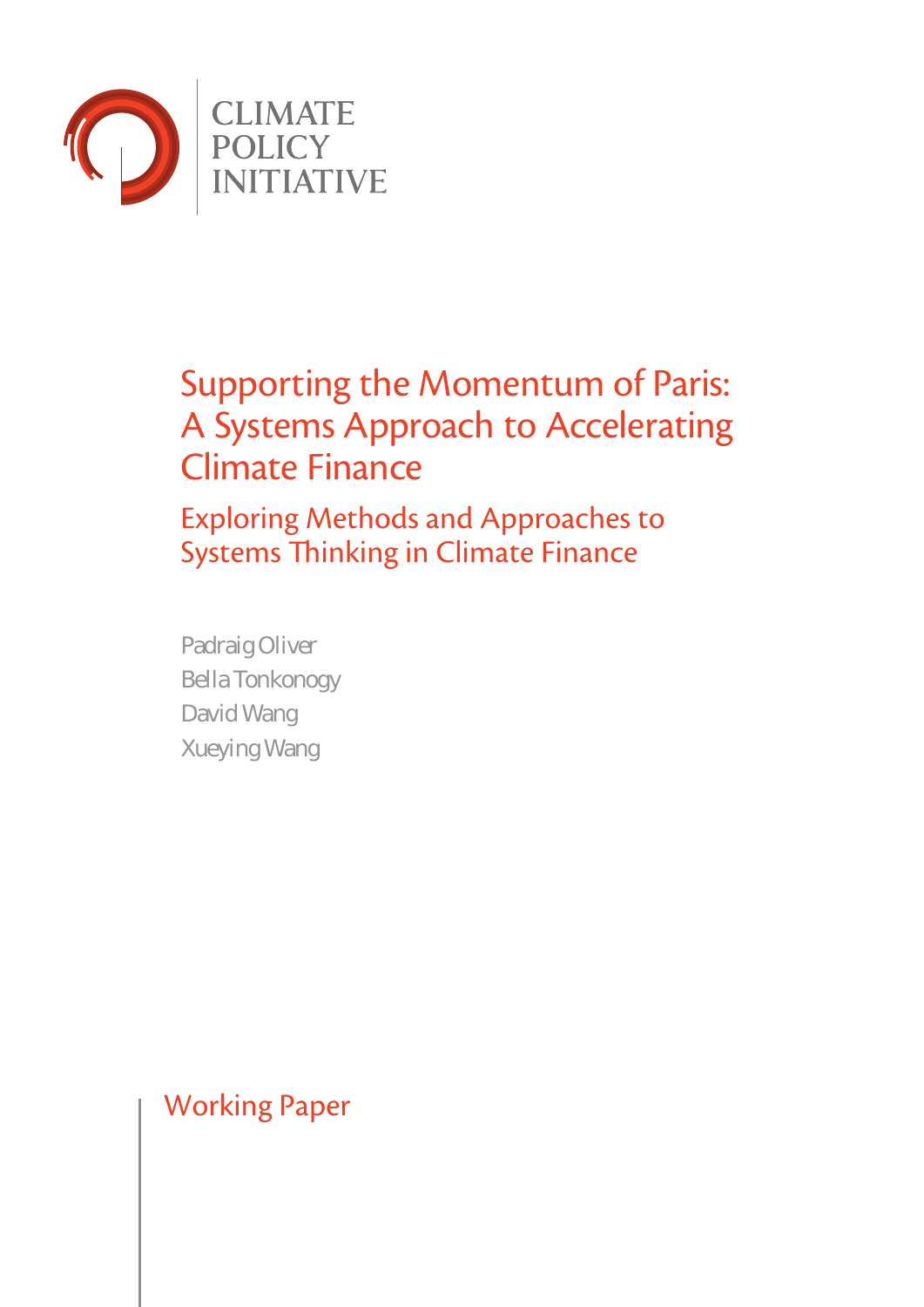| <b>Descriptors</b>            |                                                                                                                                             |
|-------------------------------|---------------------------------------------------------------------------------------------------------------------------------------------|
| Sector                        | Climate Finance                                                                                                                             |
| Region                        | Global                                                                                                                                      |
| Keywords                      | climate finance, systems thinking, networks, public finance, private finance, development                                                   |
| <b>Related CPI</b><br>Reports | Supporting the Momentum of Paris: A Systems Approach to Accelerating Climate Finance<br>(Synthesis Paper)                                   |
|                               | A Systems Approach to Accelerating Climate Finance: Needs and Actor Analysis                                                                |
|                               | A Systems Approach to Accelerating Climate Finance: Exploring Methods and Approaches<br>to Systems Thinking in Climate Finance (this paper) |
| Contact                       | Padraig Oliver<br>padraig.oliver@cpiclimatefinance.org                                                                                      |
|                               |                                                                                                                                             |
|                               |                                                                                                                                             |

# **About CPI**

With deep expertise in policy and finance, CPI works to improve the most important energy and land use practices around the world. Our mission is to help governments, businesses, and financial institutions drive growth while addressing climate risk. CPI works in places that provide the most potential for policy impact including Brazil, Europe, India, Indonesia, and the United States.

Copyright © 2018 Climate Policy Initiative www.climatepolicyinitiative.org

All rights reserved. CPI welcomes the use of its material for noncommercial purposes, such as policy discussions or educational activities, under a Creative Commons Attribution-NonCommercial-ShareAlike 4.0 Unported License. For commercial use, please contact admin@cpisf.org.

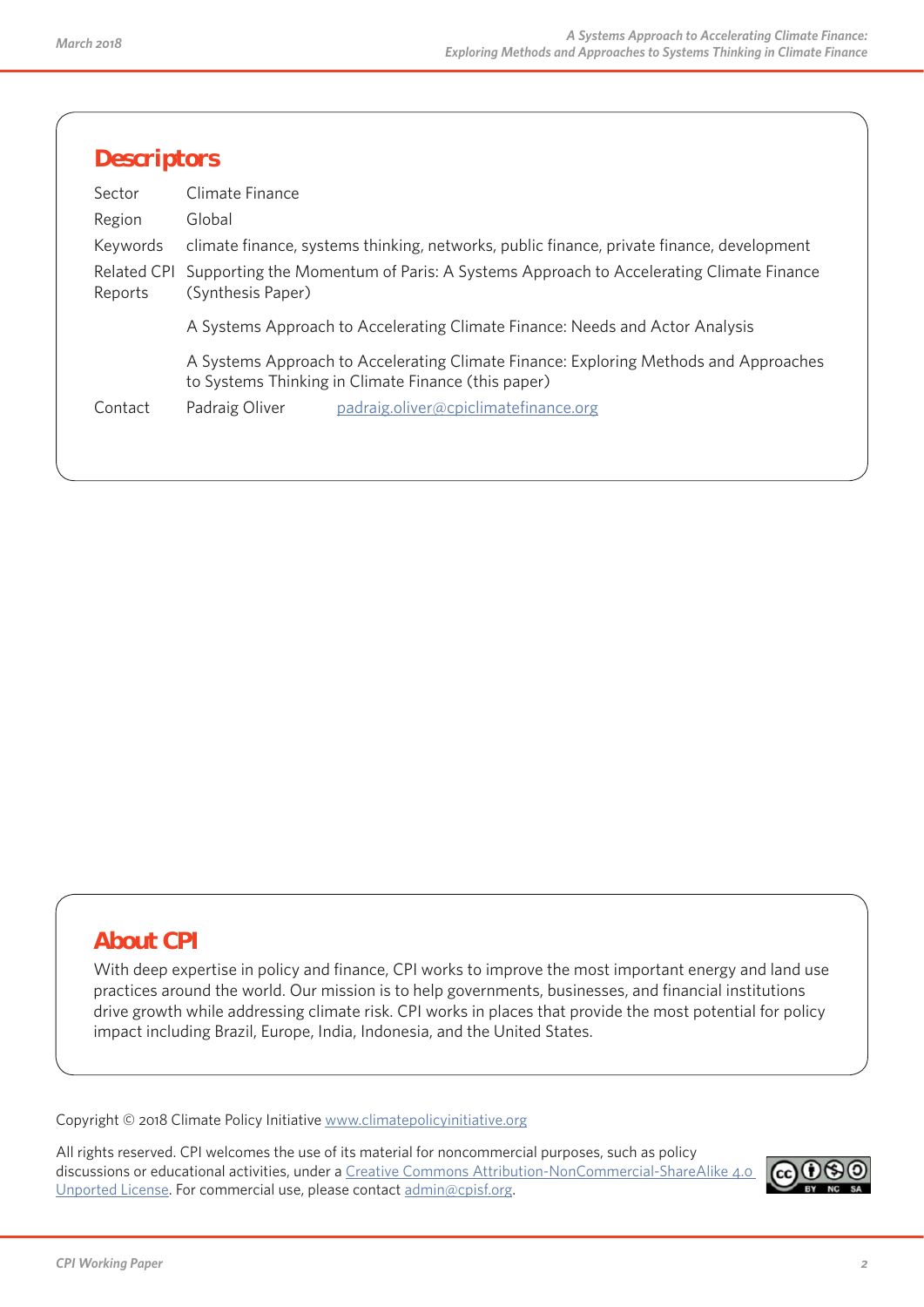# **1. Introduction**

## **1.1 Background**

This report is one of two working papers under the project: Supporting the Momentum of Paris: A Systems Approach to Accelerating Climate Finance.

Systems thinking approaches provide the potential to identify and measure how international public climate finance actors can interact:

- With each other, given their own perspectives and constraints on what they can do, their future direction of travel as well as the constraints and direction of their peers.
- With developing country financial systems, given emerging trends in green finance across the developing world, potentially unlocking new sources of finance.

The goals of the project are therefore to:

- Identify developing country needs and accompanying gaps in climate finance offerings that could be filled by public actors. An in-depth understanding of the taxonomy of investment needs across developing countries.
- Understand current offerings and comparative advantages of major international public actors in supporting climate finance needs such as donors, bilateral agencies, export credit agencies, multilateral and bilateral development bank.
- Develop a systemic framework to analyze how international public climate finance flows can interact with each other and link up with developing country domestic financial systems.
- Provide recommendations for how to use systems approaches to identify opportunities to coordinate and collaborate

This paper focuses on the third and fourth goals developing a systemic framework on climate finance flows and providing recommendations on how to apply system approaches in climate finance analysis.

## **1.2 Building on the Global Landscape of Climate Finance**

Since 2011, CPI, with support from public and private financial institutions, has published the annual Global Landscape of Climate Finance (GLCF) tracking flows

of project-level finance to climate mitigation and adaptation. The data is aggregated from public and private sources and intermediaries and tracks their use of different financial instruments and channels to finance projects and programs in both developing and developed countries.

The data produced by this work is referenced by donors and policymakers in the context of the UNFCCC negotiations as well as in national development finance plans and strategies.

But the Landscape represents more than a linear data flow. **It also catalogues the key actors in climate finance and their actions.** In maintaining momentum after Paris and NDC implementation, more onus will be placed on actors scaling up impact quantitatively and qualitatively, increasing their own flows, broadening mandates, as well as leveraging others' flows; coordinating approaches and avoiding duplication; as well as reconciling climate finance delivery with other mandates on poverty alleviation and SDGs.

## **1.3 Benefits and limitation of systems thinking**

Systems thinking methods are best applied with regard to complex problems that include establishing a goal, key actors and a systems boundary. Systems thinking examines the linkages and interactions between components that compare the entirety of a defined system. Different techniques of systems mapping include:

- Actor mapping visualizes key organizations that influence a system as well as their relationship to one another
- Systems analysis **casual loop** diagramming and **stock/flow** dynamics make explicit the negative and positive feedback loops that may drive institutional behavior.
- **Social network analysis** can measure the relative influence or connectedness of different actors in a system

Capturing **perspectives** of different actors and methods to reconcile them to achieve a goal is a key benefit of systems thinking approaches. Whereas stakeholder analysis seeks to assess a groups' ability to influence specific outcomes in order to produce a prioritized action plan, actor mapping explores the relationships and connections among actors and to a given intended outcome in order to identify ways to improve a systems performance.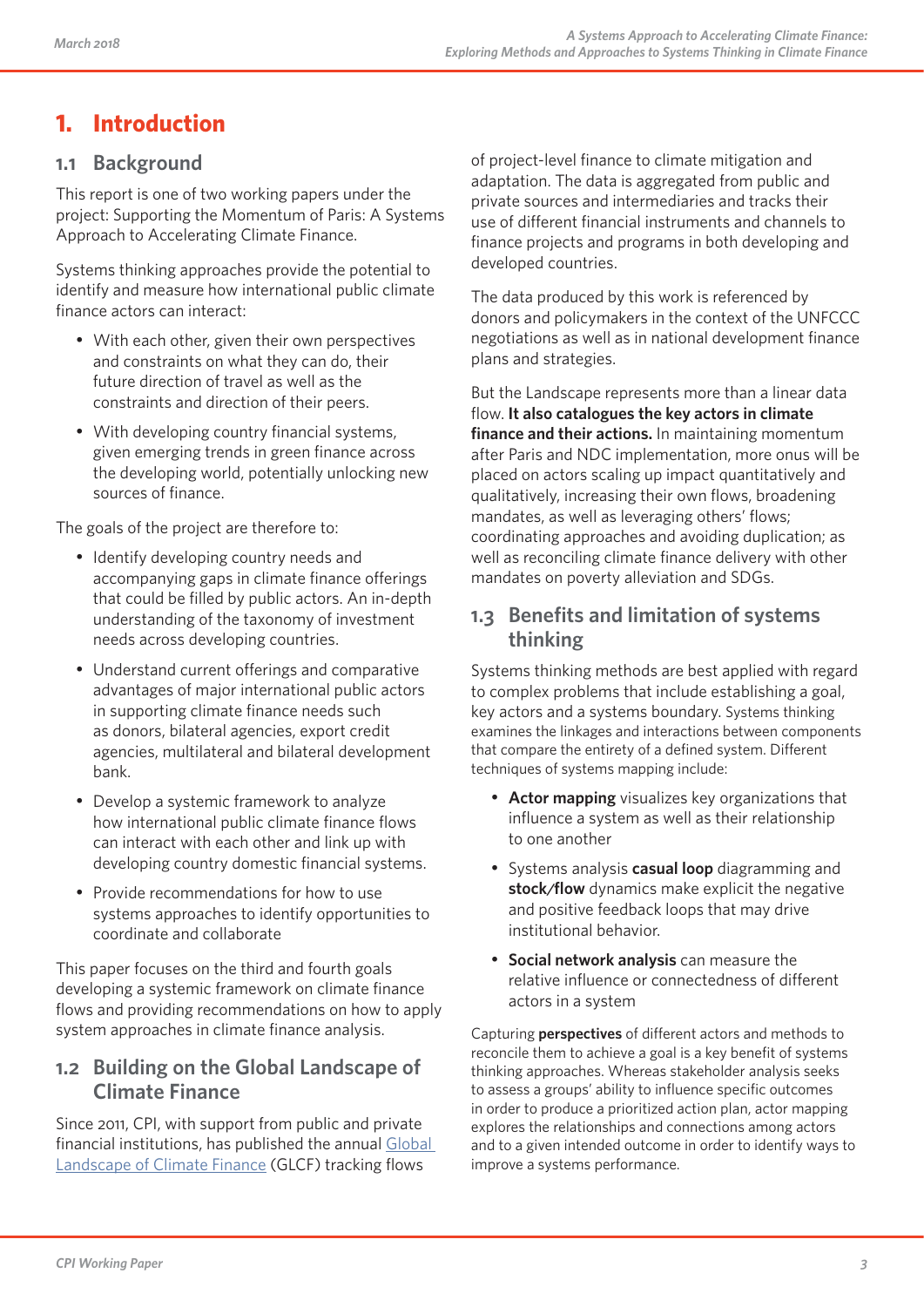Further, the exercise of mapping the system interactions may also provide value in solving complex problems that involve helping many actors see the 'big picture rather than their immediate concerns. This can set a more nuanced framework for dialogue and for identifying priorities and leverage points to meet future needs.

The limitations to systems thinking include the need to make interactions and inter-relationships responsive over time. The exercise is iterative in order to reflect new changes and trends as they develop. (Gopal & Clarke 2015; Aronson 1998)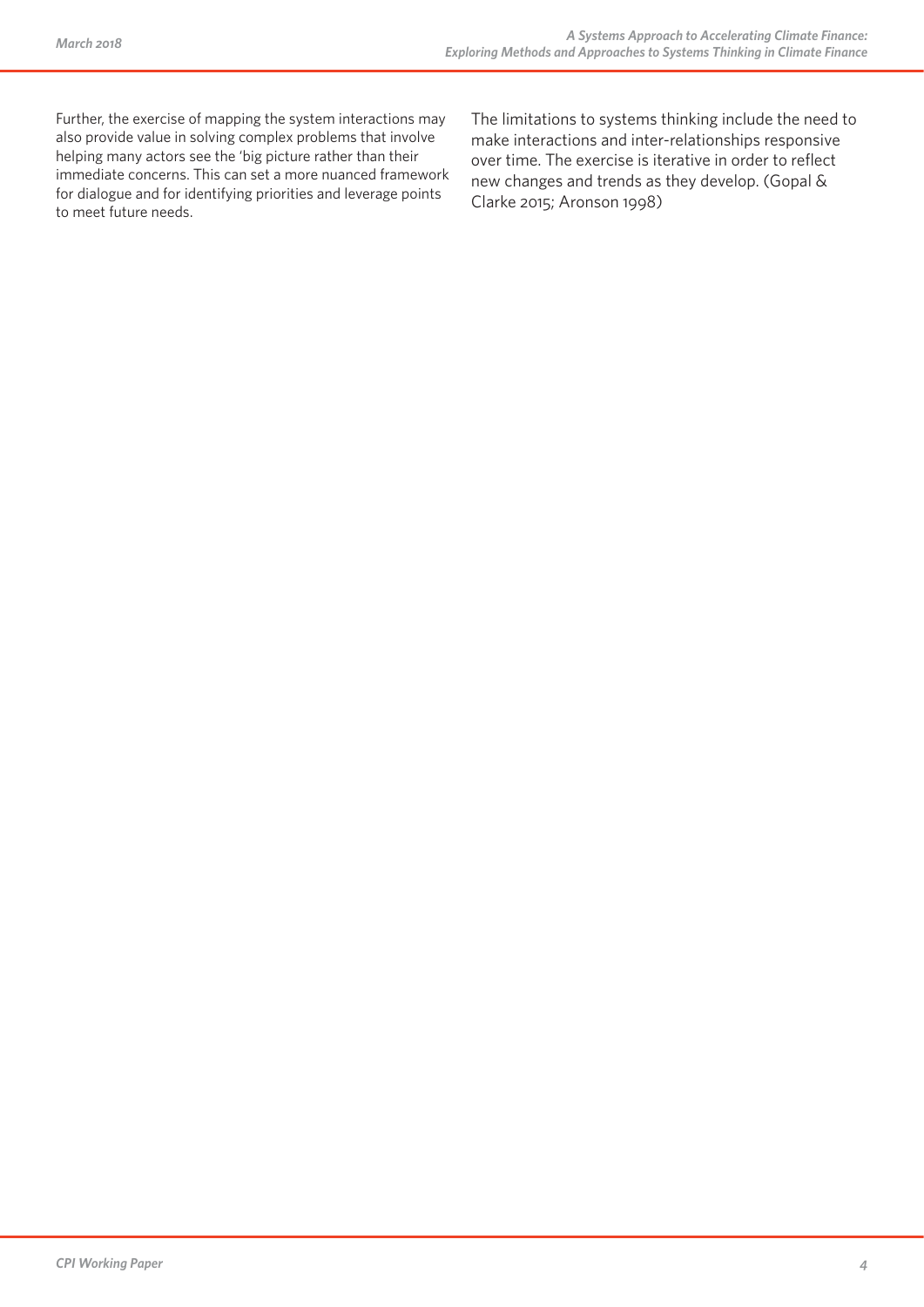# **2. Capturing Systemic Trends related to climate finance flows**

We identify four key trends within developing country financial markets that may affect scaling up of climate finance flows.

**Developing countries financial systems are dominated by banks that have short-term lending outlooks and growing systemic risks.** It is estimated that banks hold 85-90% of financial assets across developing countries emphasizing the dominating role they play (UNEP Inquiry 2016a). Short-termism is also prevalent: from 2010-2012, 49% of loans had tenor of less than one year. Only 19% of loans in developing countries are over 5 years duration, compared to 33% in high income countries (World Bank 2015).

Banks remain prone to sector concentration risk in many countries. Non-performing loans have spiked sharply in some countries since the commodity crash (EIB 2016). Banks in low income countries have seen a 44% compound annual growth rate over the 2011-2016 period (Figure 1 ).

**Yet, new sources of capital are emerging through domestic institutional investors.** The ratio of assets to GDP of institutional investors (insurance companies, mutual funds and pension funds) in developing countries grew 50% in the period 2010-2014 (from 22% to 33%) with most of the growth seen in 2014 (World Bank 2016).

**Developing countries are also prone to volatile capital flows** that can destabilize currencies and negatively affect overall growth prospects. Government debt levels may increase thereby placing long-term support for climate policies or subsidies under stress as well as affecting the attractiveness of investments for private investors (UNDP 2012).

Developing country governments were particularly affected by the Asian financial crisis between 1997- 1998 due to a build-up of debt denominated in foreign currency. This risk has since decreased with 70% of total government debt and 50% of corporate debt now in local currency across developing countries (IMF 2016b).

However, volatility of capital flows remains a key concern in 90% of developing countries due to the effect it has on the exchange rate among other factors (IMF 2016c). In recent years, the commodities crisis and lower growth prospects resulted in significant outflows since 2010 (see Emerging Markets in Figure 2). Low income countries, particularly 'frontier countries'<sup>1</sup> continued to grow until 2014 before retracting sharply (IMF 2016c).

Since 2011, engagement of financial system enablers and services providers on climate change has steadily increased. Between 120-160% growth has been measured in new sustainable financial policy and regulatory measures, and in the number of service providers such as investment consultants and



Figure 1: Growth of Non-performing loans against total assets by income group (IMF 2016a)

<sup>1</sup> Closes to EM in terms of financial depth, access to international markets and institutional strength include Bangladesh, Bolivia, Cote d'Ivoire, Ghana, Kenya, Mongolia, Mozambique, Nigeria, Papua New Guinea, Senegal, Tanzania, Uganda, Vietnam, and Zambia.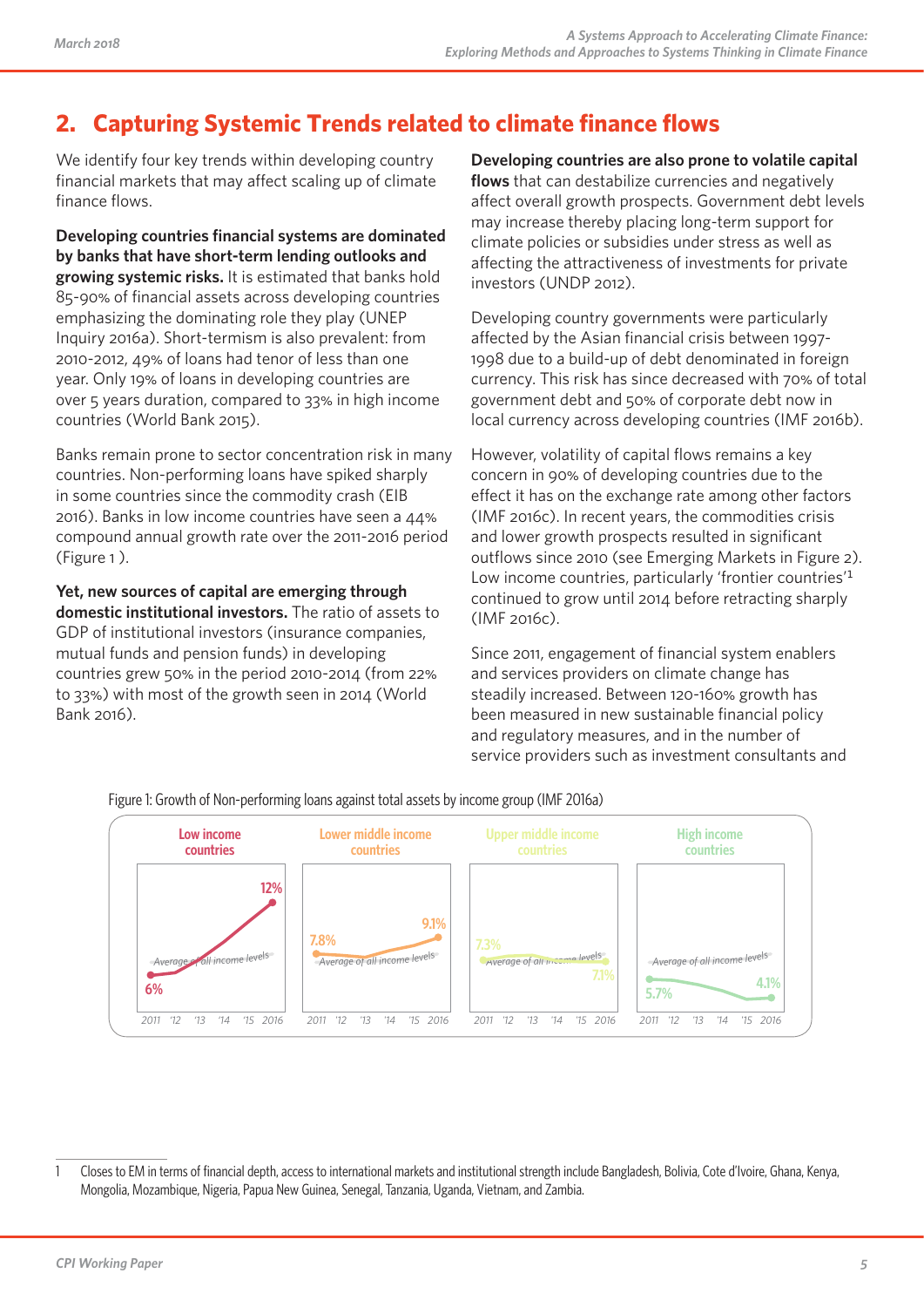investment managers becoming signatories to the UN PRI (Figure 3).

**Developing countries themselves are the location of most proactive and prescriptive actions by systemic actors that support new potential climate finance flows**. The work of the UNEP Inquiry into a Sustainable Financial System in particular has catalogued these trends, measures and initiatives by different financial system actors across developed and developing countries. Approximately 50% of financial policy and regulatory measures in green financing are found in developing countries (UNEP Inquiry 2016b).<sup>2</sup>

Figure 2: Net capital flows to % GDP in Low income develop- ing countries and Emerging markets



Source: IMF 2016c)

*Approximately 50% of green financial policy and regulatory measures are found in developing countries.*

This underlines the need to understand how these policies and measures may have a direct or indirect effect on quantitative, annual climate finance flows as captured under the GLCF and how international public actors need to take the impact and influence of these actions into account.

Figure 3: Growth in engagement of investors, service providers and policy/ regulatory actors (indexed 2011=100)



<sup>2</sup> These include Brazil, China, Indonesia, Mongolia, Bangladesh, Colombia, Kenya, Morocco, Nigeria, Vietnam, Peru, Philippines, Egypt, Mauritius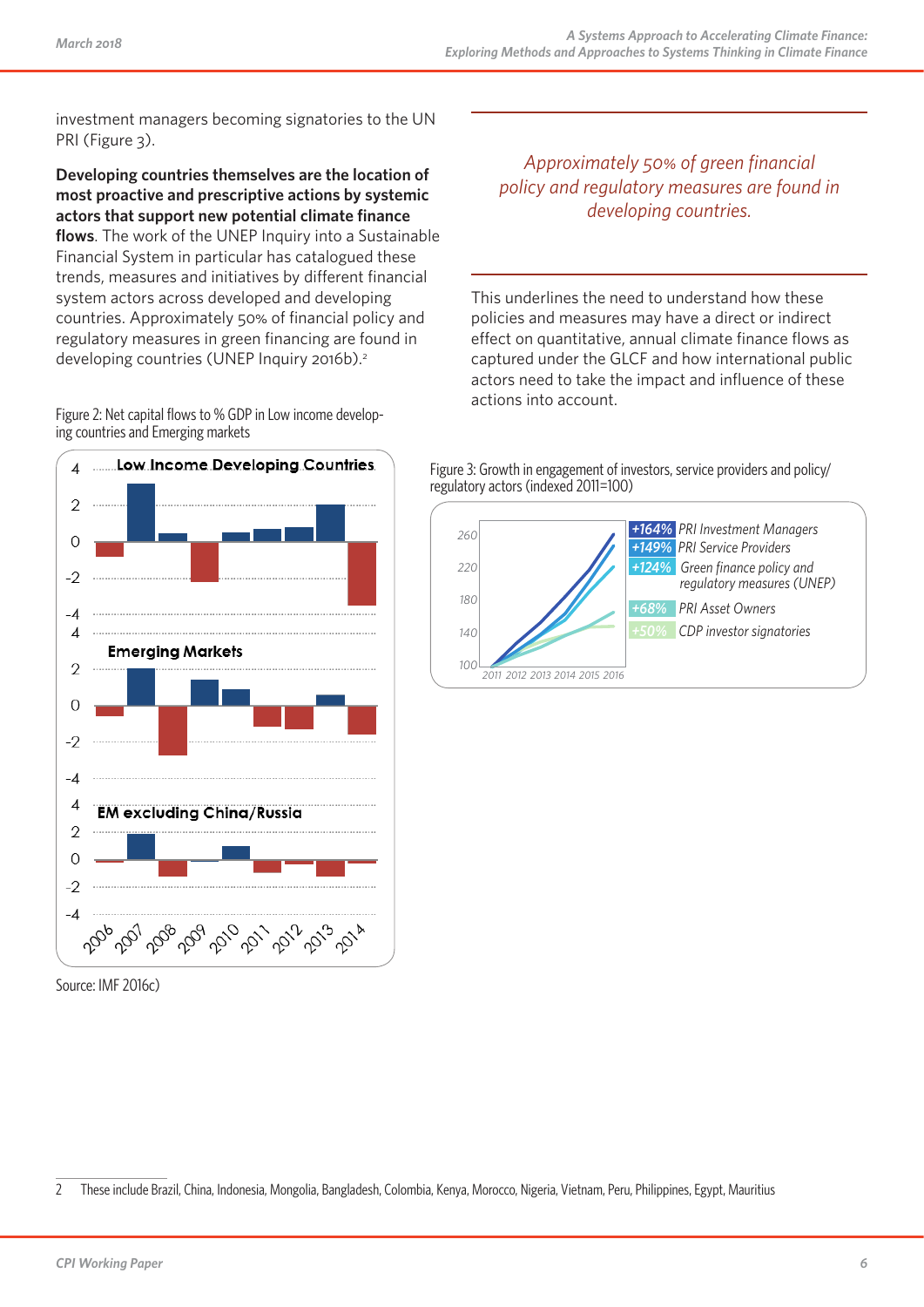# **3. Developing a Systems Approach to connect the dots for International Public Climate Finance**

The following section proposes a systems framework for international public climate finance providers to 'connect the dots' and optimize coordination and collaboration on two levels:

- within developing country financial systems, given emerging trends in green finance adopted by domestic actors, and how new international public finance interventions may take account of them.
- within the international public climate finance system, between international public actors, the main channels and influencers.

This approach can lead to better and more climate finance, ensuring that resources are used most effectively.

## **3.1 A Climate Finance Actor Systems Framework**

### **3.1.1 CATALOGUING PUBLIC AND PRIVATE FINANCE ACTORS**

CPI's Global Landscape of Climate Finance (GLCF) series captures public and private finance flows as defined by the nature of the actors undertaking the transaction (Bucher et al 2015).

Public finance flows are those carried out by central, state or local governments and their agencies at their own risk and responsibility. These actors include:

- **Governments** through their ministries, departments and aid **agencies**. They typically provide grant finance or concessional loans to DFIs, funds and other governments.
- **Development finance institutions** either national or multilateral; development bank or export-credit agency. They typically provide loans or risk mitigation products such as guarantees to governments, banks, and corporations.
- **Climate funds** predominantly multilateral climate funds established under international environmental agreements. They typically provide grants, or concessional loans to DFIs, and private actors such as funds, banks and corporations.

Private finance flows captured in the landscape are categorized in the following actors:

- **Commercial financial institutions** i.e. commercial and investment banks who are providers of debt capital to corporations and projects.
- **Private equity, venture capital and infrastructure funds** (debt or equity), provide equity or debt flows to small companies, corporations and project companies.
- **Institutional investors** such as insurance companies, pension funds, foundations and endowments are large asset owners across the financial system. In the landscape, focusing on primary transactions, flows that are direct investments i.e. equity or debt flows to projects are captured.
- **Project developers** i.e. entities designing, commissioning, operating, and maintaining emission reductions projects (e.g. utilities and energy companies). Project level equity and on-balance sheet financing are captured.
- **Corporate actors** i.e. non-energy sector corporations investing in climate solutions.
- **Households** i.e. family-level economic entities, high net-worth individuals (HNWI) and their intermediaries e.g. family offices investing on their behalf.

Partially or fully-owned state owned enterprises (SOEs) are treated as private actors in the landscape due to limitations on data and that the flows typically operate on commercial terms.

#### **3.1.2 BRINGING IN BROADER ACTORS AND THEIR IMPACT ON CLIMATE FINANCE FLOWS**

Many of the sources of climate finance flows for public and private finance actors captured in the GLCF are, in itself, an output of financial markets – funds raised by governments, DFIs, banks, corporations through bonds, initial public offerings (IPOs), institutional investments and banking.

These financial markets, in turn, are affected by

• **systemic enablers –** actors responsible for the financial system enabling environment – such as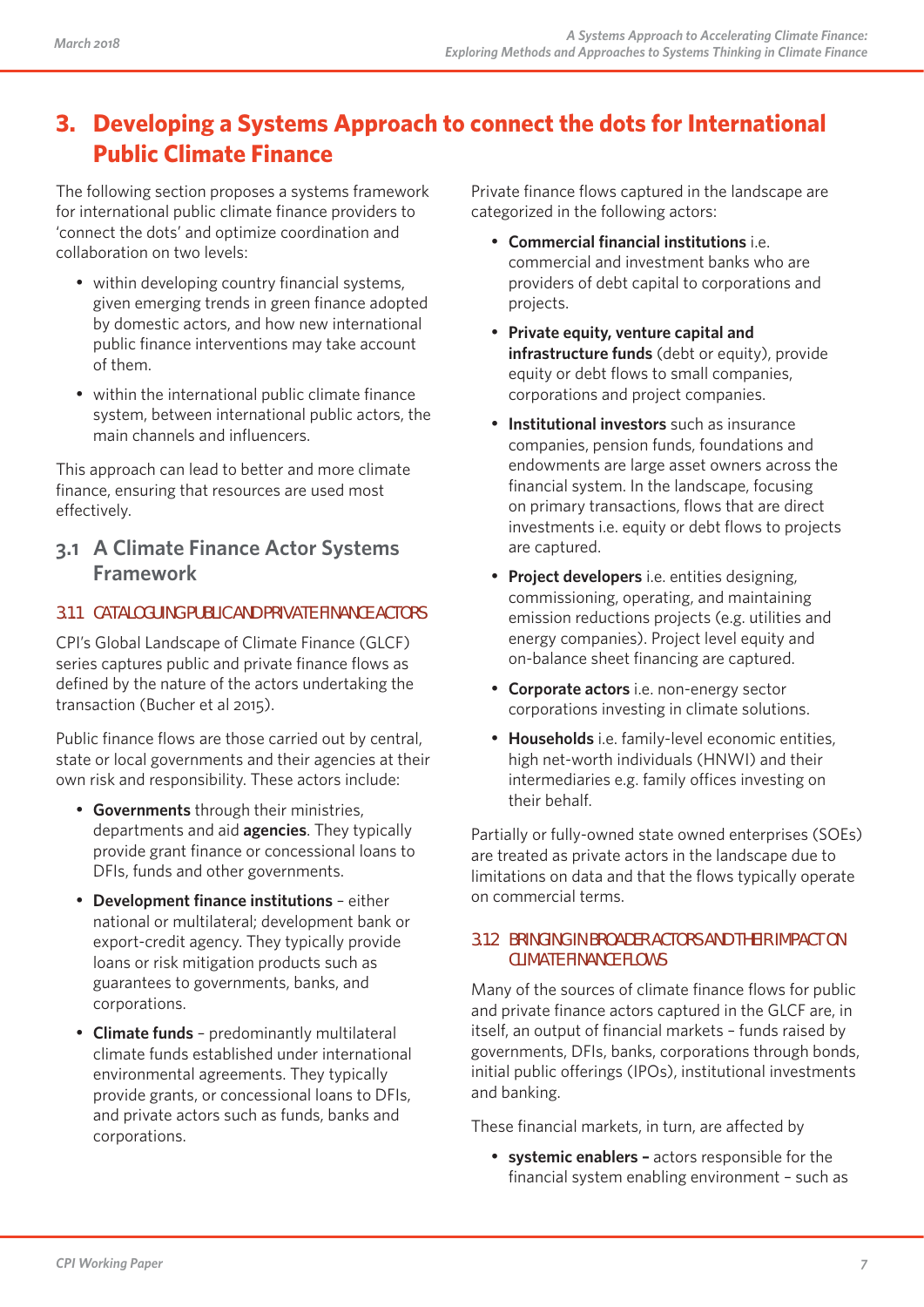central banks, regulatory agencies, exchanges and supervisory organizations.

service providers such as investment advisors, consultants, credit rating agencies, and professional associations.

**A Climate Finance Systems Framework, as illustrated in the actor map in Figure 4, extends the public and private finance actors, responsible for financial flows captured in the Global Landscape of Climate Finance, to also account for the actions of financial system enablers and service providers – thereby capturing the effect of rules, mandates and information flows – across the system.**

Based on an extensive literature review, we have catalogued the mandates, tools and effect on climate finance flows of both public and private finance actors traditionally captured in the GLCF as well as systemic enablers and service providers in the financial system

(see Appendix for a more extensive actor map and catalogue of direct effects of each actor on climate finance flows).

#### **Cataloguing the actions by each actor-type across the system reveals 3 types of action** –

- action that follows an actor's own perspective or focus area in the financial system;
- actions that represent a deployment of a new mandate, method or tool; and,
- actions that represent the use of new financial instruments**.**

**First, actions that follow the perspective of actors in the system are responding to their conventional mandate and responsibility**, but incorporating climaterelated risks and opportunities. These actions reflect how the actor remains in their 'comfort zone' given their existing mandates.



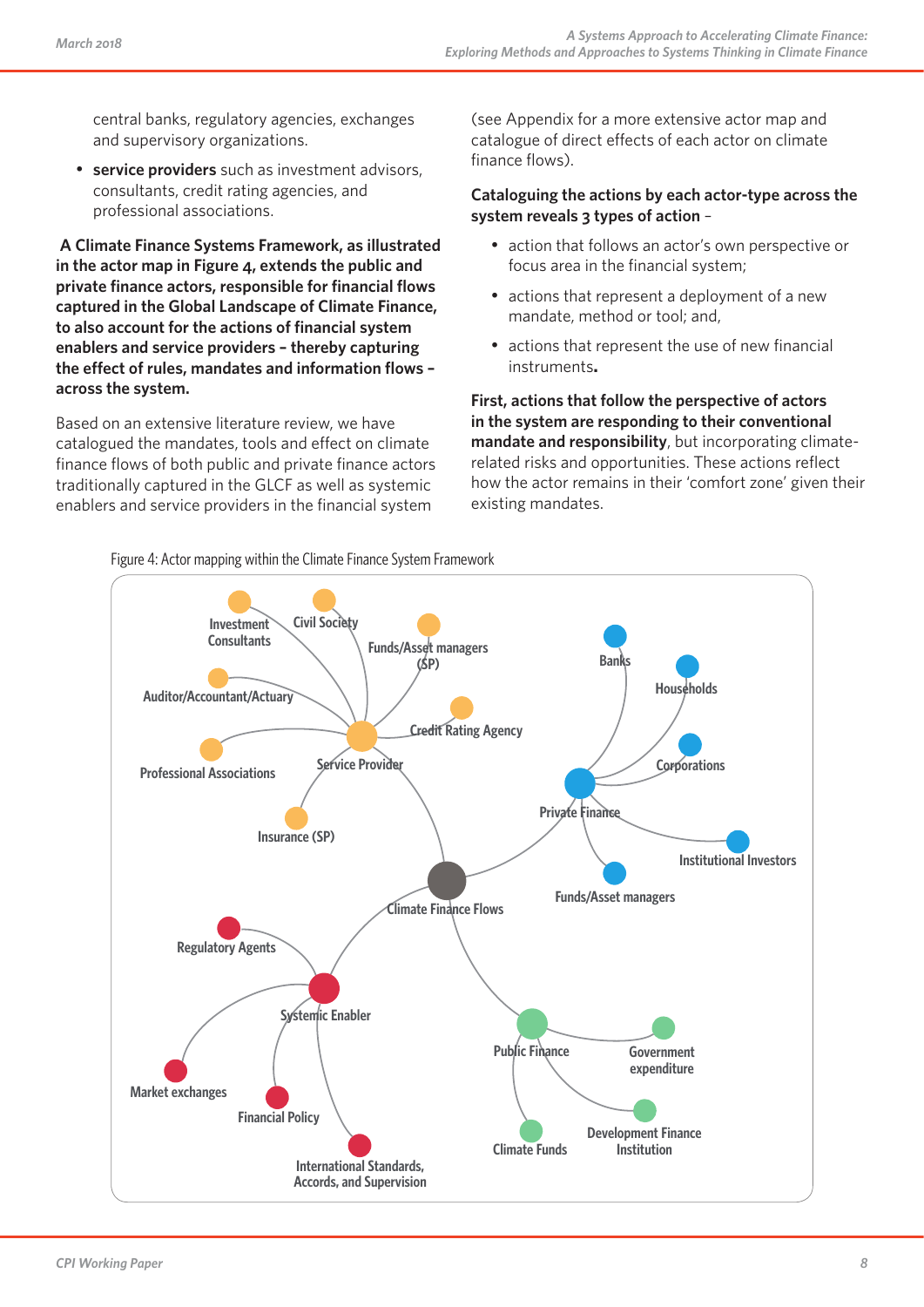For example, recent actions that reflect this area include:

- central banks, regulatory agents and international supervisory bodies commission research or request disclosure on climate exposure in order to uncover systemic risks to financial system stability.
- Investment managers and service providers respond to client needs to incorporate environment, social and governance (ESG) metrics into fundamental analysis in order to better account for risk across investment decisions.
- Credit rating agencies incorporating climate considerations into ratings methodologies.
- Investors with a responsible investment mandate or responsibility to beneficiaries, have gone further than risk management approaches and adopted capital allocation targets to green or climate finance.

**Second, actions can represent a deployment of a new mandate, method or tool by actors.** These reflect actors edging out of their 'comfort zone' to explore *new* ways to take account of climate risks or respond to demands. They include:

- Regulators altering mandates of pension funds to take sustainability into account.
- Investors adopting investment or divestment mandates with refined understanding of fiduciary duty
- Corporations and investors adopting harmonized disclosure requirements as proposed by regulatory bodies such as the FSB.

**Third, actions may also be characterized as those that follow through on the above mandates and methods by investing in new financial instruments**. These actions reflect the extent of effect on climate finance flows due to their result in new flows throughout the system. These may include:

- Investment in green finance across asset classes such as issuing or investing in green bonds, listing on sustainable stock exchanges, direct investing in green real estate and infrastructure.
- By deploying benchmark tools, with low carbon or green indices offering performance based comparisons to the market norm.

## **3.2 A domestic system framework to identify optimal climate finance interventions at the country level**

We have developed a contextualized Climate Finance Systems Framework in a domestic setting for a developing country in Figure 5.

As a system goal, the framework sets climate finance into new projects as its main objectives (centre, white dot), emphasizing the placement of public and private, domestic and international finance actors, as providers of direct finance flows, in close proximity. Systemic enablers and service providers are on the outer boundary of the system, however, they can impact key financial actors directly through actions related to rule or mandate setting and providing information flows that can affect particularly private finance actors.

**The framework provides a basis to analyze new public climate finance interventions, taking into account the direction of travel of other actors across the system.**  The connections chart inter-relationships between actors based on

- financial flows (Figure 5),
- provision of rules or mandates (Figure 6), and
- information in the form of disclosure or advisory services (Figure 7).

Mapping at country level against the framework that combines all these inter-relationships can help situate new systemic actions that affect availability of finance flows and anticipate their effects.

Based on the actor framework and the inter-related connections established between actors, we map the system dynamics of typical public climate finance *actions* (baseline) and see the effect of three separate 'systemic' actions that correspond to those identified from the catalogue of public, private finance actors, systemic enablers and service providers (see section 4.2.2).

- action that follows their own perspective or focus area in the financial system;
- actions that represent a deployment of a new mandate, method or tool; and,
- actions that represent the use of new financial instruments.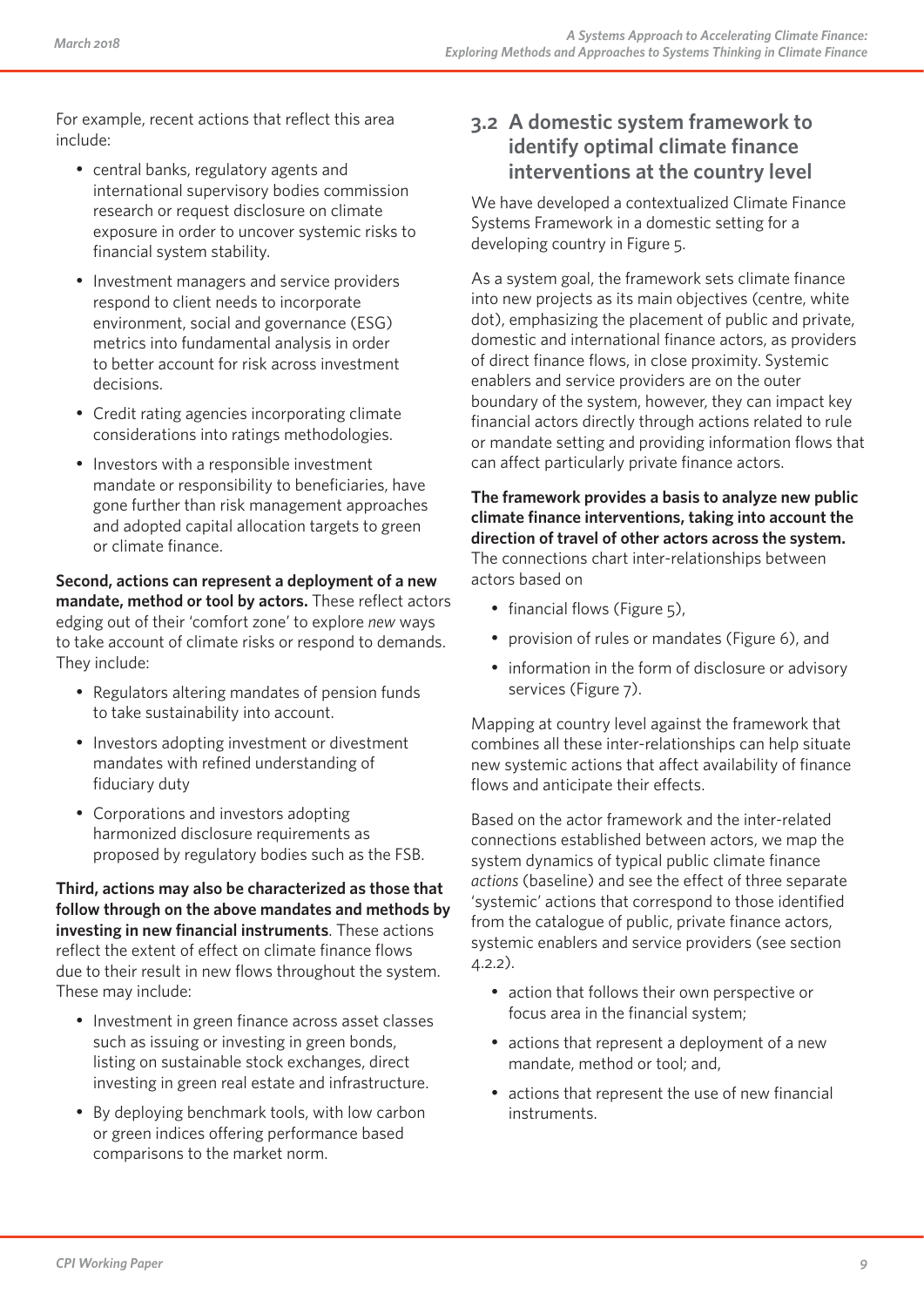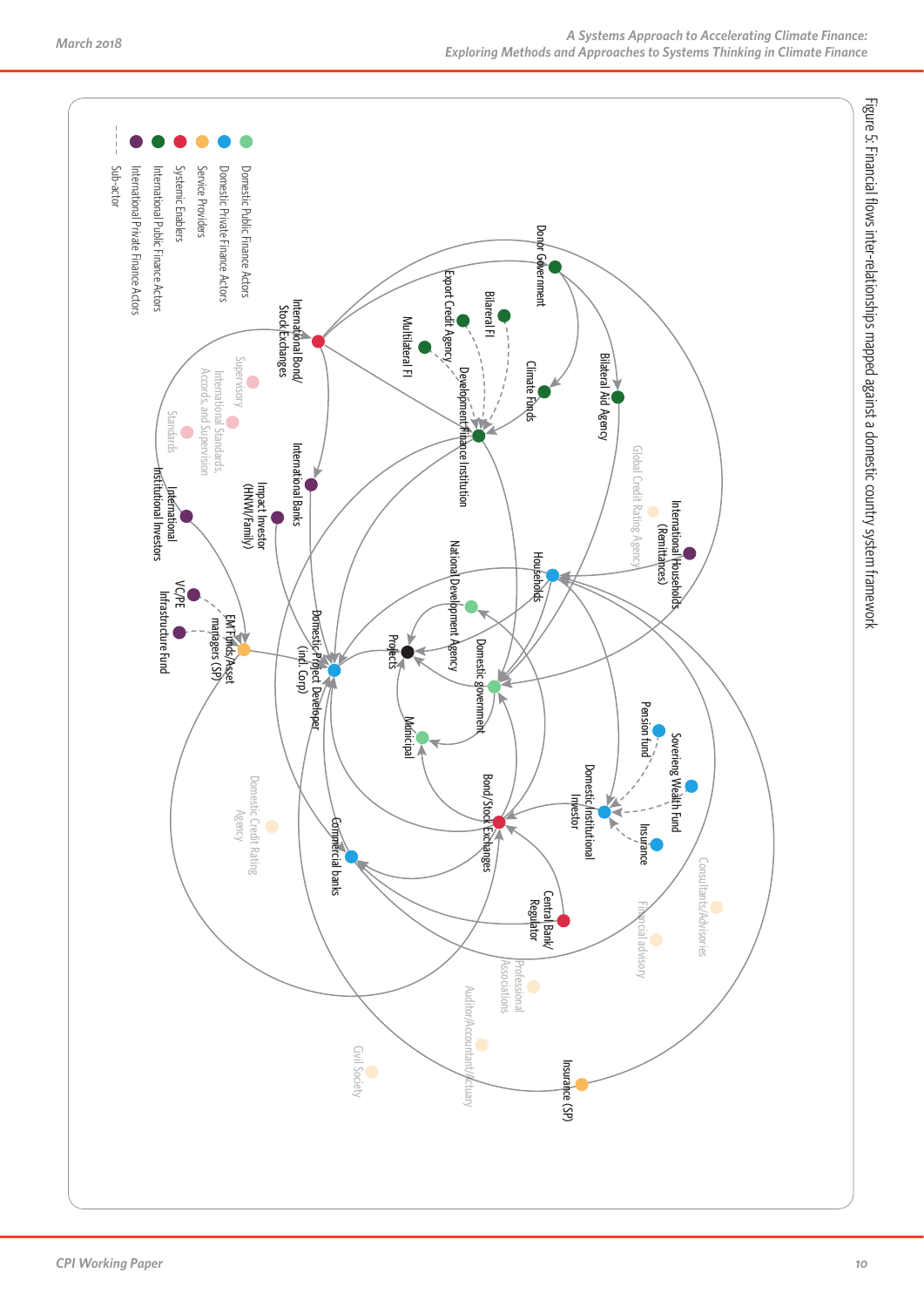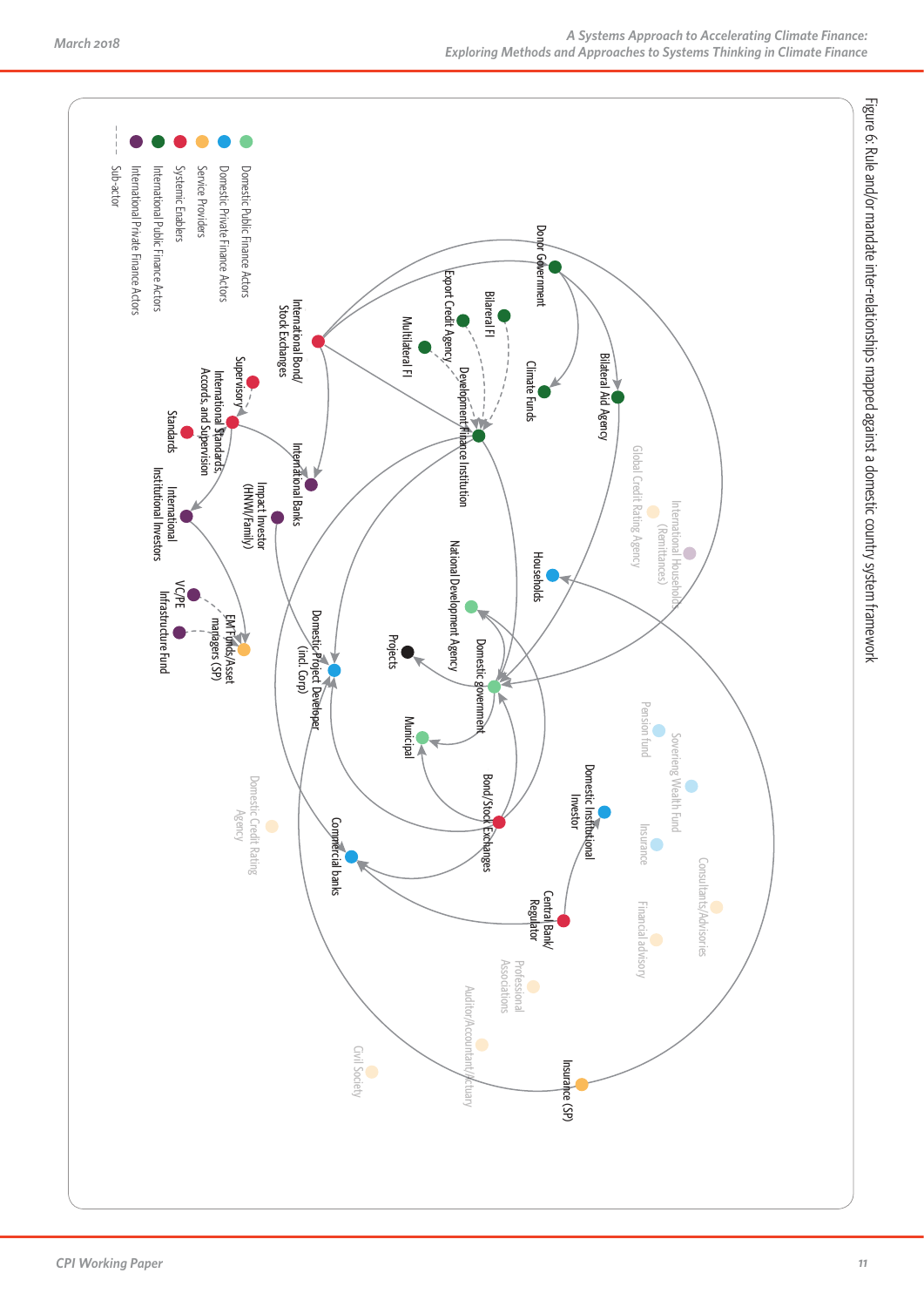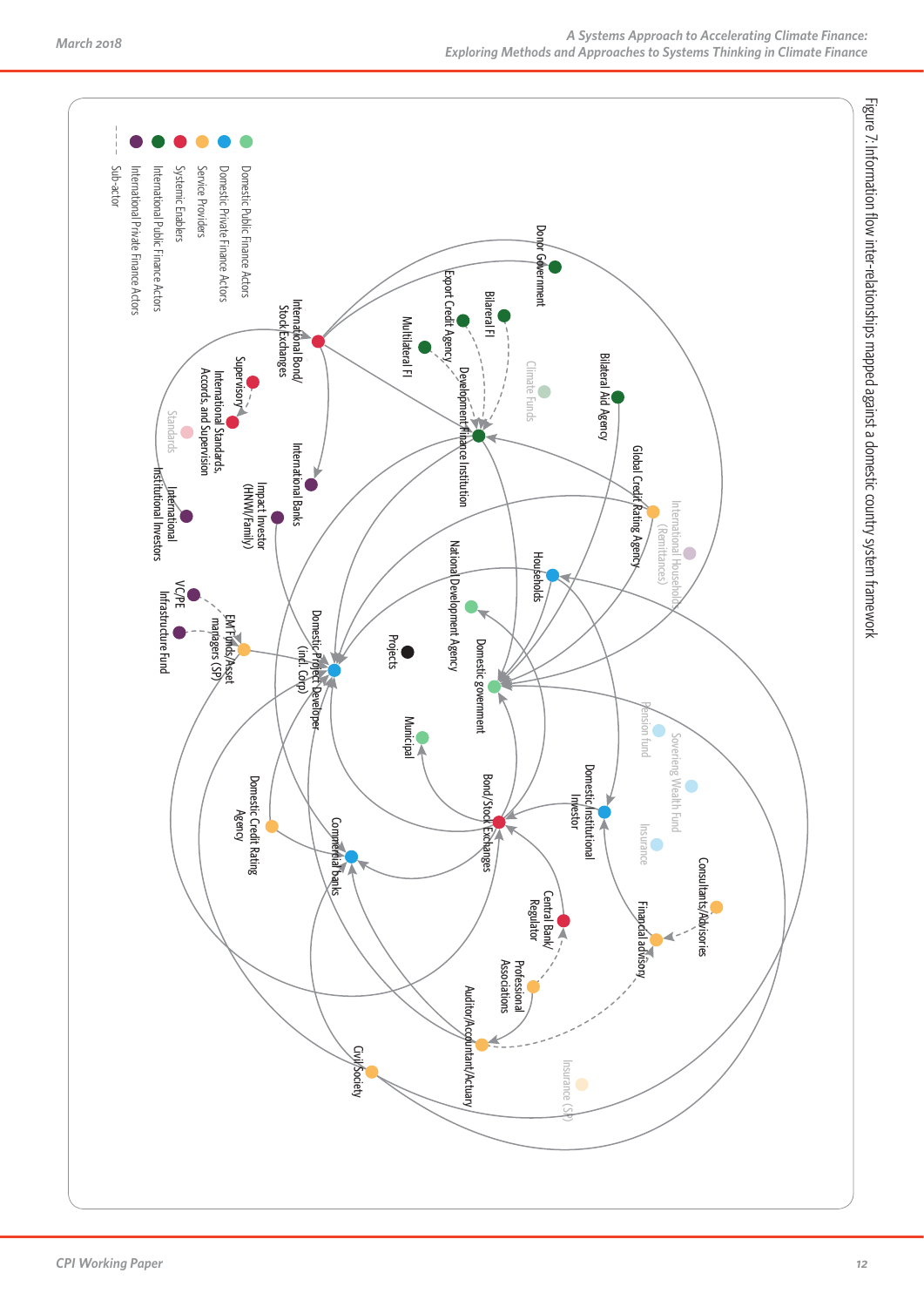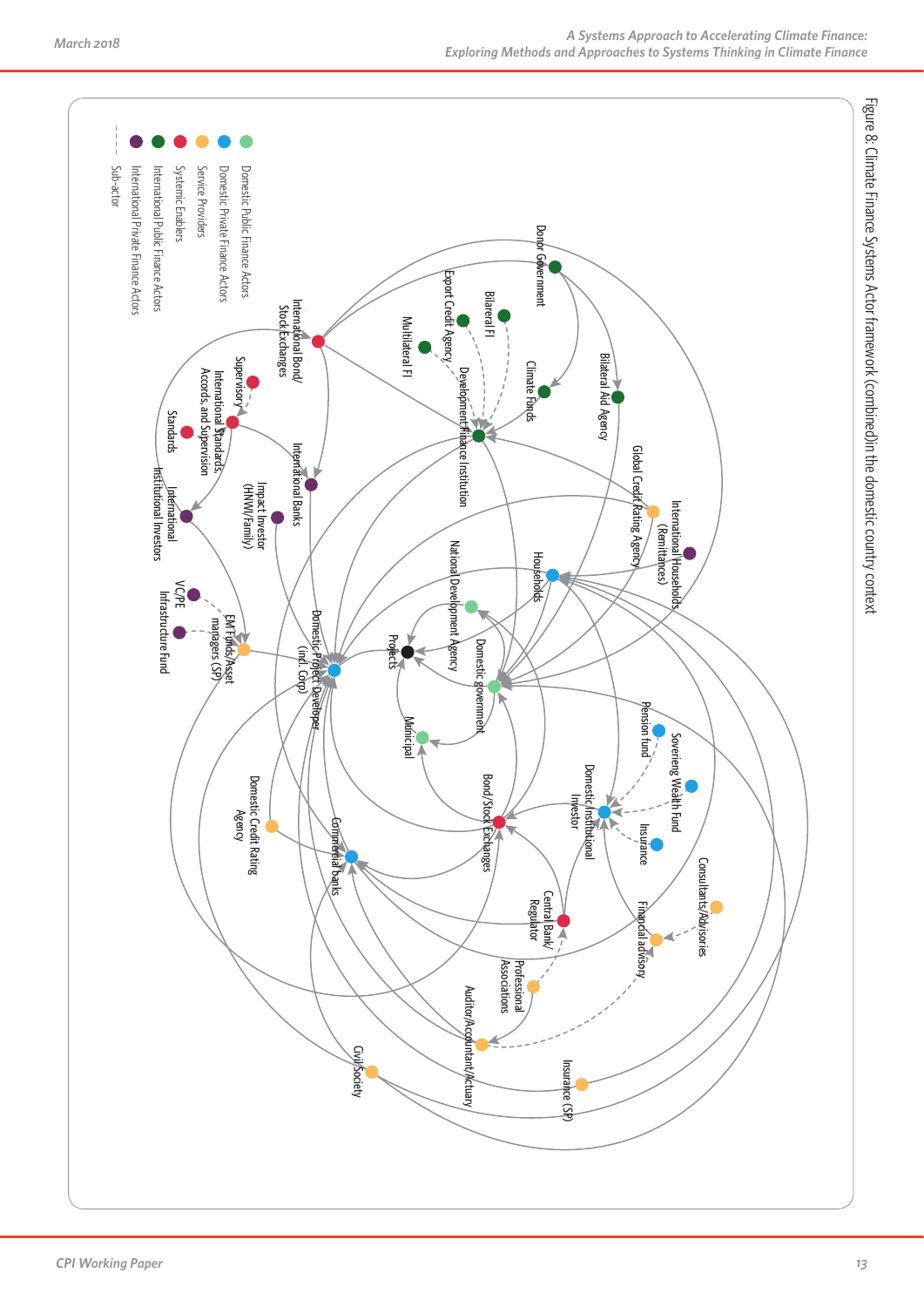**The baseline of action in the climate finance context** is illustrated below where concessional or public finance flows respond to a lack of access to finance or high costs of capital for climate projects (center, black dot).

Both the drivers, actions and therefore perspectives of recipient country actors domestically are reflected as well as the drivers, actions and perspectives of international provider perspectives.

#### Figure 9: System dynamic map of baseline or typical climate finance contexts.



| <b>DOMESTIC RECIPIENT PERSPECITVE</b>                                                                                     |   | INTERNATIONAL PROVIDER PERSPECTIVE                                                                                                                                  |
|---------------------------------------------------------------------------------------------------------------------------|---|---------------------------------------------------------------------------------------------------------------------------------------------------------------------|
| Driven by policy goals, domestic government provides revenue or<br>fiscal support for the deployment of projects.         | A | Provision of concessional finance to overcome viability gaps in<br>project funding, driven by ODA goals.                                                            |
| Domestic project developers seek financing for project, driven by<br>profit/return incentive                              | 6 | Finance deployed in use with development bank loans directly to<br>projects or through local commercial banks to projects in order to<br>provide capacity building. |
| Bank finance remains high cost or short-term due to lack of<br>awareness, capacity on risk assessment or project finance. | 6 | Projects complete funding with/without local financing. Building<br>local capacity over long term depends on drivers and incentives.                                |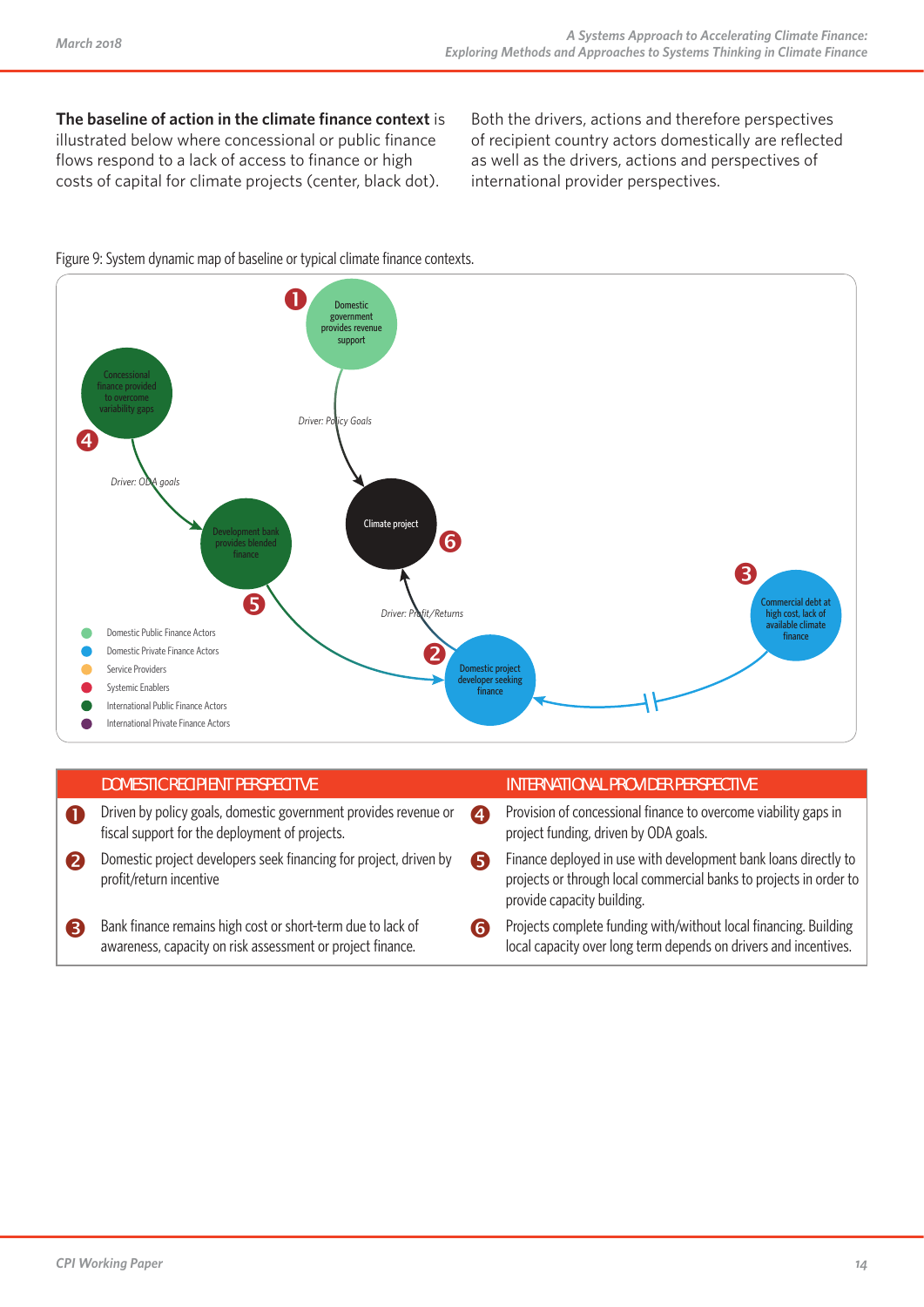**When an action by a systemic actor operating within their mandate is taken into account, the following dynamic may be mapped.** In this case the banking regulator mandates banks to disclose environmental and social (E&S) risks within their lending portfolio. Regulators in both Brazil and China have introduced guidelines to make the assessment of E&S factors

routine part of financial risk management (UNEP Inquiry 2016b). **The increased awareness in the local banking sector may reveal the potential availability of private flows and lead to public finance providers prioritizing the reinforcing of capacity over direct loans in the domestic system.** 





| <b>DOMESTIC RECIPIENT PERSPECTIVE</b>                                                                                                           |   | INTERNATIONAL PROVIDER PERSPECTIVE                                                     |
|-------------------------------------------------------------------------------------------------------------------------------------------------|---|----------------------------------------------------------------------------------------|
| Regulators require disclosure on E&S risks on lending portfolios.<br>Drivers: managing system risks, increasing stability                       | A | Provision of concessional finance to complement available local<br>bank finance.       |
| Banks build structures for E&S risk management, adopt stan-<br>dards, disclose and report. Increase awareness. Drivers: Senior<br>level buy-in. | 5 | Prioritization of capacity support over lending by development<br>finance institution. |
| Bank finance better equipped to manage risk                                                                                                     |   | Public finance reallocated to alternative gap.                                         |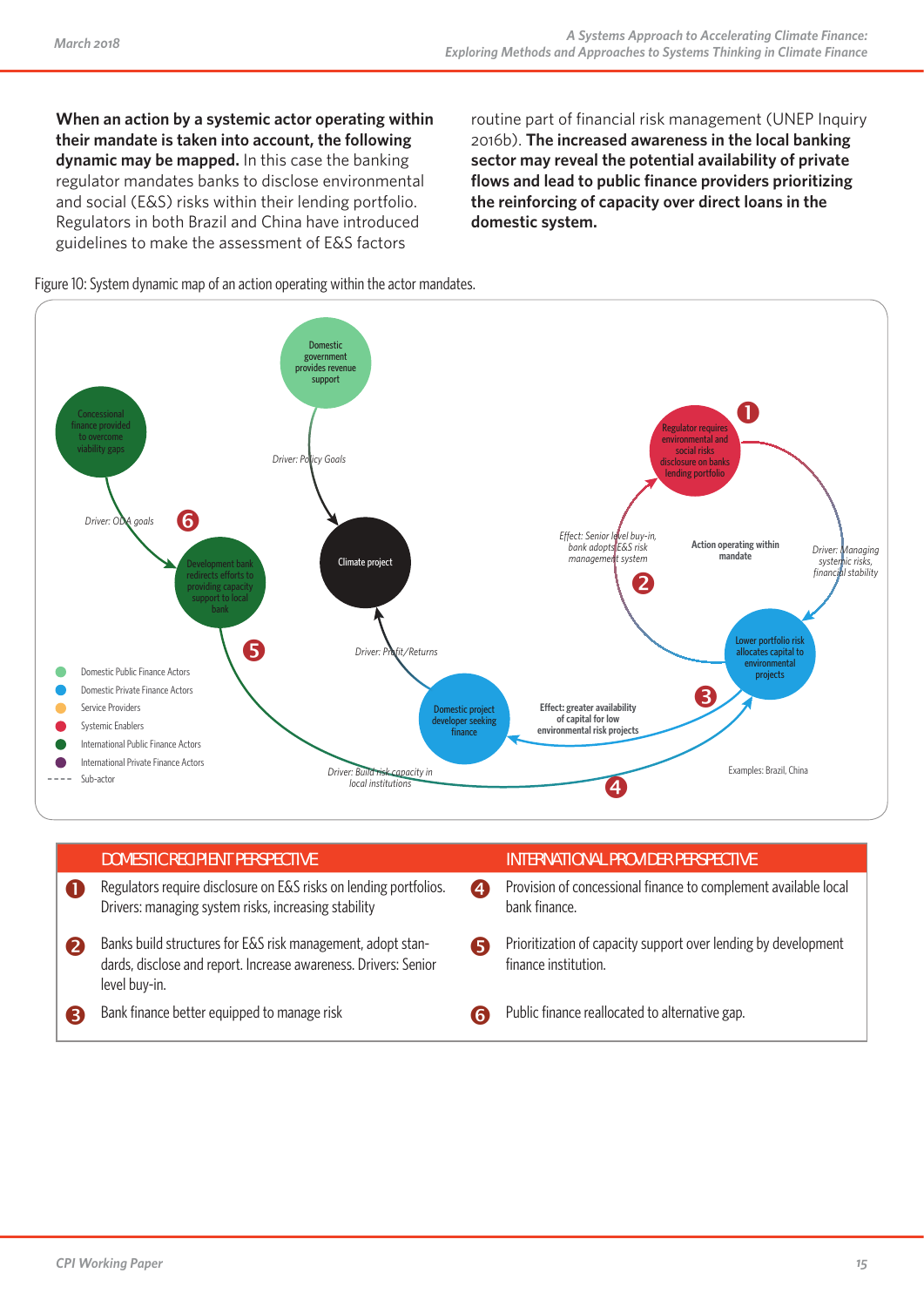**When a systemic actor taking on a new mandate,** 

**method or tool, in** this case, a pension fund directing asset managers to take environmental, social and governance (ESG) factors into account may reveal 2<sup>nd</sup> order effects or knock-on effects, within private sector business models and their flow of finance in the supply chain. For example, since 2011 South Africa pension funds have been required to give appropriate consideration to *any factor which may materially affect the sustainable long-term performance of a fund's assets,*  *including factors of an ESG character* (UNEP Inquiry 2016c). The Johannesburg Stock Exchange is recognized as a global leader in terms of the quality of rules of stock exchange rules for sustainability disclosure by listed companies. **Greater awareness among corporate actors of ESG risks may ultimately result in scaled up climate finance flows across supply chains.**

Figure 11: System dynamic map of an actor taking on a new mandate, method or tool.



| <b>DOMESTIC RECIPIENT PERSPECTIVE</b>                                                                         |                  | <b>INTERNATIONAL PROVIDER PERSPECTIVE</b>                                                                                             |
|---------------------------------------------------------------------------------------------------------------|------------------|---------------------------------------------------------------------------------------------------------------------------------------|
| pension funds required to take ESG factors or investment man-<br>dates into account                           | $\boldsymbol{A}$ | Provision of concessional finance to cover risks among supply<br>chain actors including SMEs.                                         |
| Demand for ESG disclosure on listed companies                                                                 |                  | Prioritization of small-scale lending and supply chain expertise<br>capacity support over lending by development finance institution. |
| Increased acknowledgement of environmental risks - operational<br>and supply chain investments in resilience. |                  |                                                                                                                                       |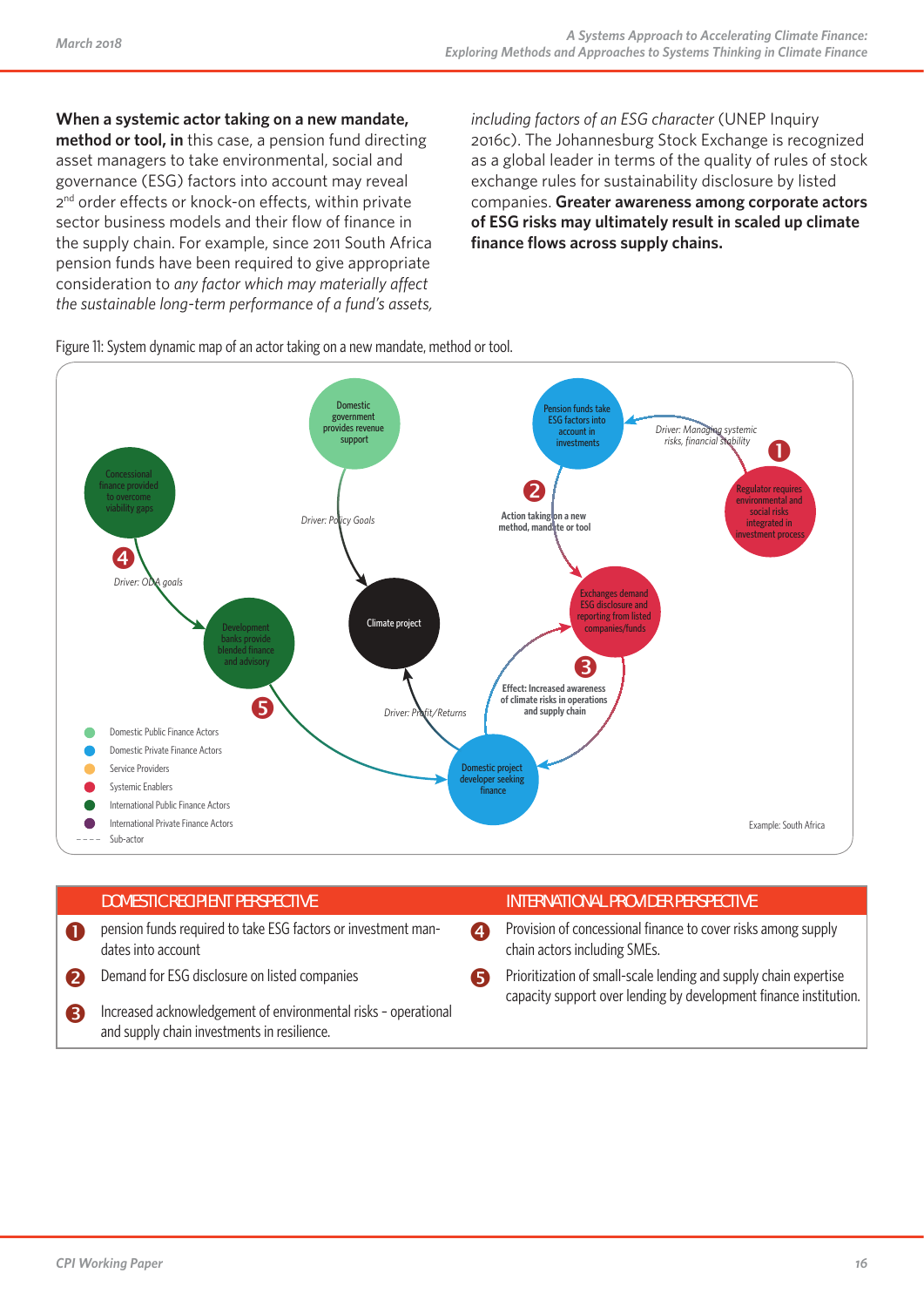**When the effect of a systemic actor adopting a new use of innovative financial instruments and directly catalyzing climate finance flows such as** Institutional investors or banks may adopt green finance or decarbonization targets across their portfolios, sending a demand signal to other actors to develop suitable financial products. Since 2009, the Bangladesh Central Bank has offered reducing refinancing rates to local banks for loans provided to green projects (UNEP

Inquiry 2016b). The Indonesian banking regulator Sustainable Finance Roadmap includes provisions for banks to adopt non-binding portfolio lending targets for green finance with 3-5 years, similar to a 20% lending target to SMEs already in place (UNEP Inquiry 2015). **The role of international public finance providers is then to nurture nascent growth in green finance asset classes and facilitate their scale up.**

Figure 12: System dynamic map of actions using new financial instruments, directly catalyzing new financial flows.



- **Institutional investors adopt green finance or decarbonization** mandates across their portfolios
- Demand for green financial products in debt, equity securities, funds or benchmark indices
- Issuance of green debt securities or launch of equity vehicles from corporations and banks or services from consultants.

#### **DOMESTIC RECIPIENT PERSPECTIVE INTERNATIONAL PROVIDER PERSPECTIVE**

**2** Provision of de-risking instruments to attract investment at required terms.

The above illustrations portray the use of the domestic system actor framework to track the cause and effect of interventions with a developing country financial system and their effect on climate finance flows.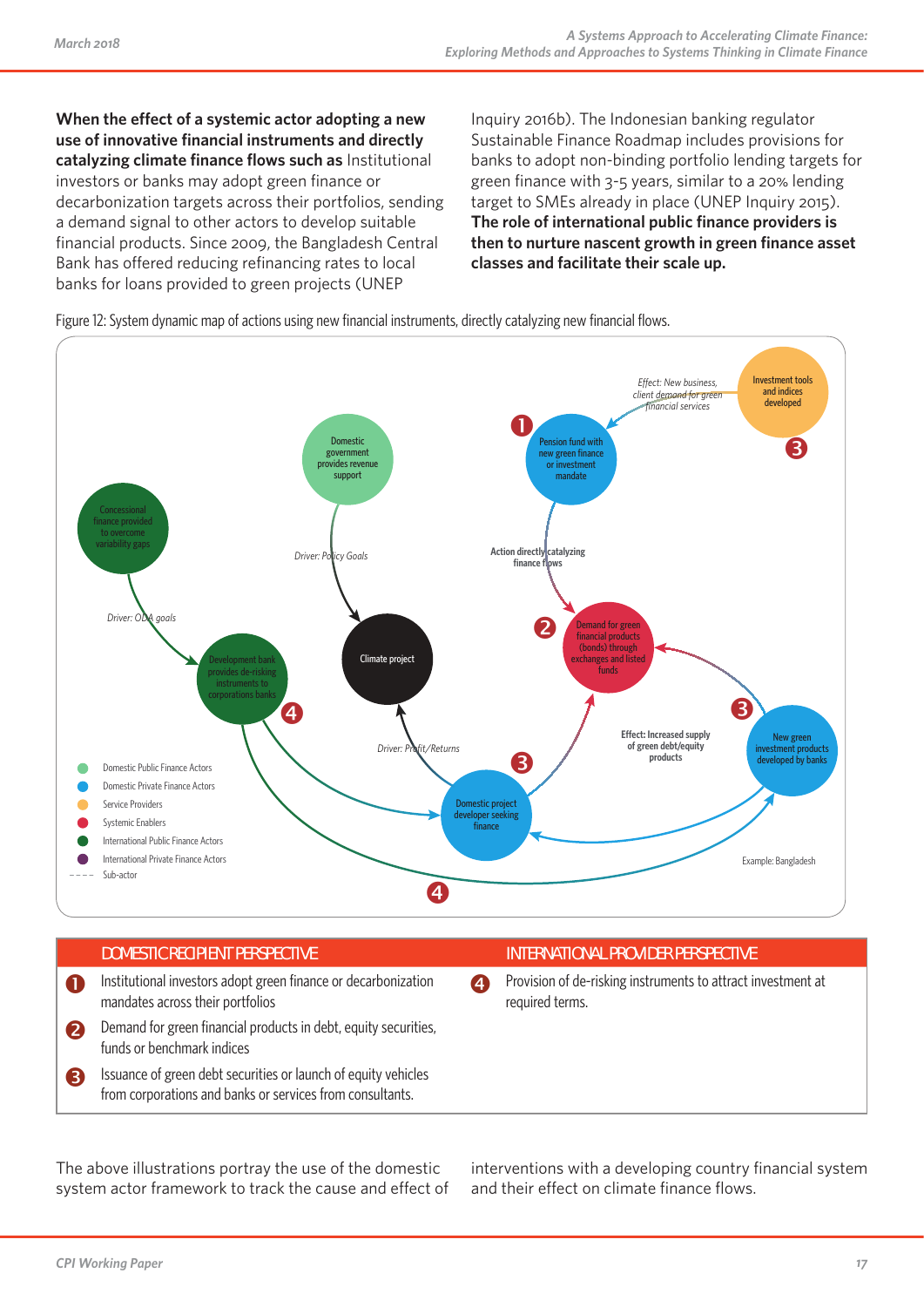## **3.3 Going broader – an international systems framework to identify opportunities for coordination and collaboration among international public climate finance actors**

Within the international public finance sub-system, system mapping can help identify opportunities for coordination and collaboration, between institutions, identifying the main channels and leverage points for example, with particularly reference to flows of concessional finance.

**We have used existing data on finance flows from the Global Landscape of Climate Finance 2013 and 2014 to conduct a social network analysis for the international climate finance system.** The data is aligned with the flow relationships represented in the below actor framework for each agent in the database.

**Adopting a social network analysis, the key** *influencers* **and** *connectors* **across the international public climate finance system may be measured to help understand leverage points.** 

- **Connectors** measured by number of outgoing connections may have most reach toward the goal of the system.
- **Influencers** are measured by number of incoming connections looked to by others as a source of advice, expertise, or information.

Figure 14 illustrates the number of financial flow relationships over 2013 and 2014 based on the Global Landscape of Climate Finance. Some government, bilateral aid sources of climate finance with the most reach across the system may be identified (left hand side graph). Whereas major development banks, climate funds and international agencies may have the most influence as represented by number of incoming connections.

The relative robustness of the system may be measured with its connectivity. For example, most OECD countries with over 10 outgoing financial flow connections to other actors, but among multilateral climate funds, only one such entity has more than 10 connections.

In theory, coordination among international public actors is useful to ensure lack of duplication of efforts and to help build scale of efforts. However, because institutions have different procurement processes, reporting requirements, and cultures, in practice coordinating closely at project level can be challenging, and the rationale for it needs to be justified.

Beyond the project level, coordination can also be achieved through country-level strategy development by national governments (such as Nationally Determined Contributions and their supplemental policies) that help international actors define and act upon their comparative advantages in line with the national strategy.



Figure 13: International climate finance actor framework for social network analysis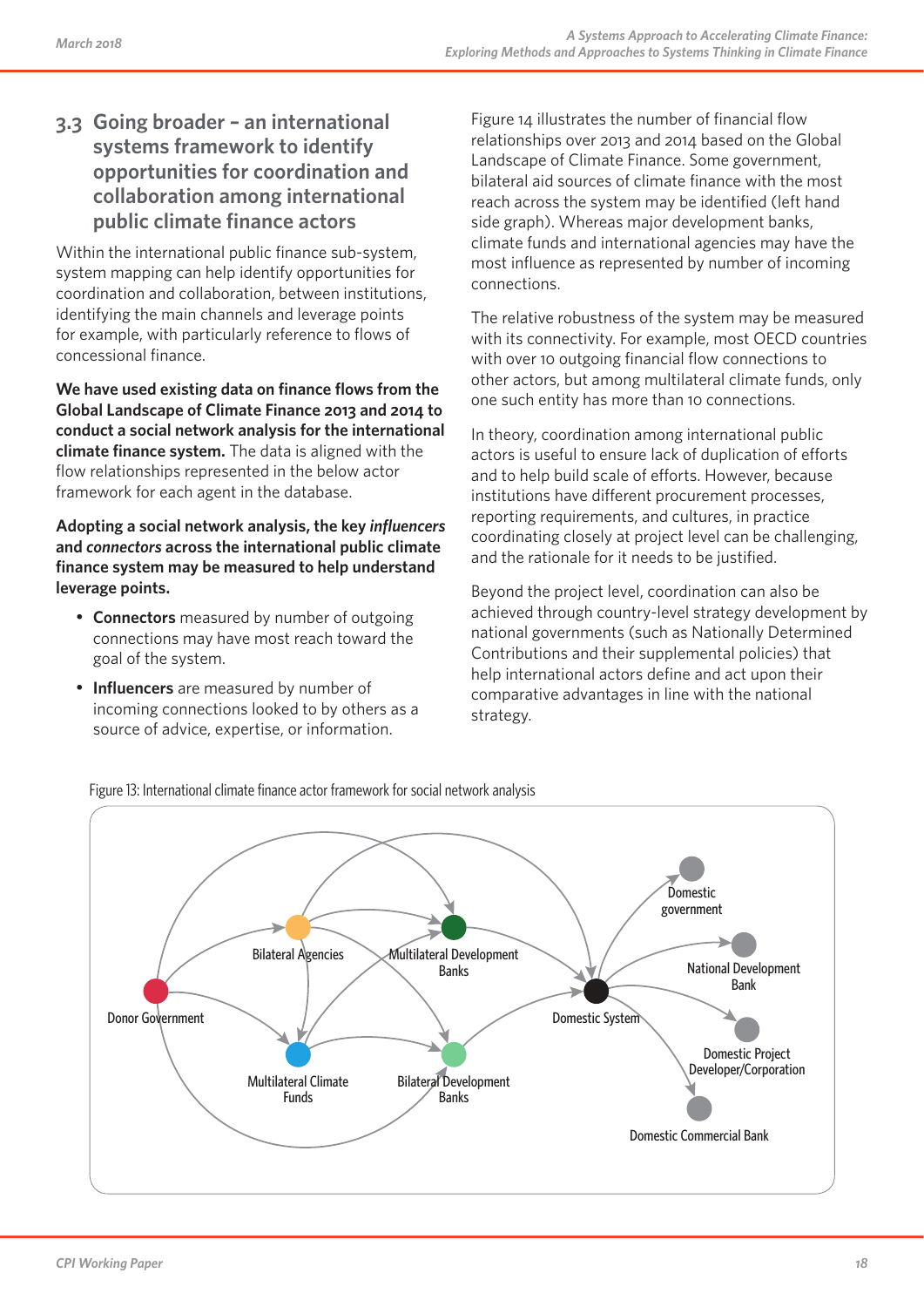

Figure 14: Social Network Analysis of climate finance landscape with actors sized by number of outgoing financial flow connections (left side) and number of incoming financial flows connections (right side)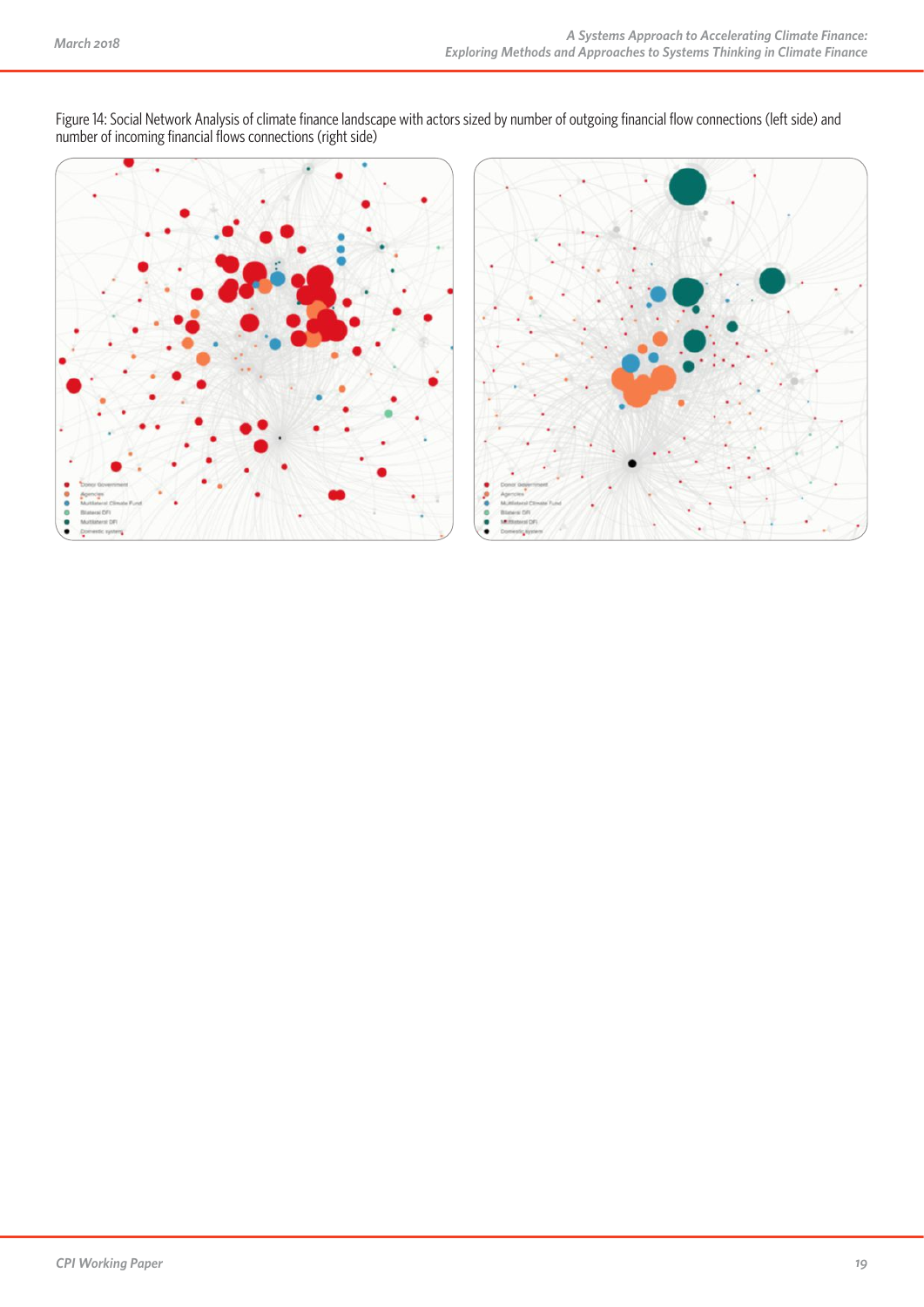# **4. Conclusions**

The systems approach frameworks explored in this project offer methods to enhance coordination and collaboration among actors both within the international public climate finance system, and during design of interventions within developing country contexts.

Figure 12 overleaf provides a graphic overview of the result of both working papers. Needs and gaps drivers Figure 13: Overview of key needs and solutions in coordination and collaborating on climate finance delivery

Our analysis has shown that broader system actors may impact the effectiveness public climate finance flows through:

- new regulatory actions for banks and the domestic institutional investments,
- increased information flows through disclosure on ESG risks from service providers, and
- new mandates for green debt and equity investments by investors

across developing countries are presented against the drivers of public finance actor perspectives. While specific systems and needs are best evaluated on a country by country basis; short-termism, growing risks and volatility are prevalent across developing country financial systems, impacting currency risk evaluation and potential public support for climate policies.

In light of not only the scale of climate finance needs, but also the type of public finance instruments needed to leverage private flows, the importance of more connected coordination and collaboration by international public climate finance actors is crucial. Systems thinking approaches support the recognition of existing and new actors effects on scaling overall flows, their direction of travel, and supports the collective optimisation of public finance interventions to achieve the scale needed.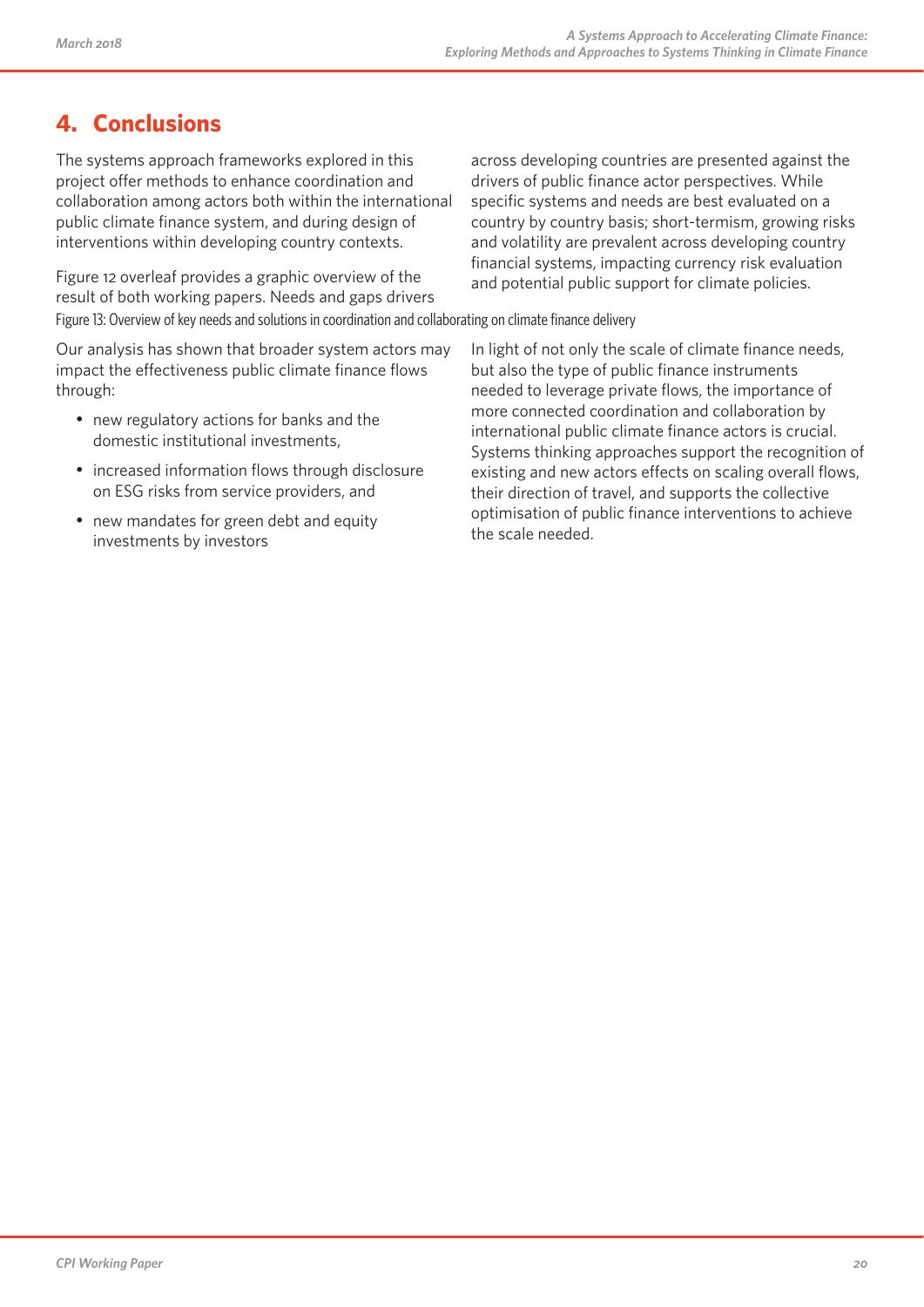# **5. References**

Aronson, D. 1998. Overview of Systems Thinking.

- Azoulay P., Ziven, JSG, Manso, G. 2010. Incentives and Creativity: Evidence from the Academic Life Sciences. Available at: http://pazoulay.scripts.mit. edu/docs/hhmi.pdf
- Bhattacharya, A. Oppenheim, J. Stern, N. 2015. Driving sustainable development through better infrastructure: Key elements of a transformation program.
- Buchner B., Trabacchi, C. Mazza, F., Abramskiehn, D., Wang, D. 2015. Global Landscape of Climate Finance 2015. Available at: https://climatepolicyinitiative.org/wp-content/uploads/2015/11/ Global-Landscape-of-Climate-Finance-2015.pdf
- Buchner, B., Mazza, F., Falzon, J. 2016. Global Climate Finance: An Updated View on 2013 and 2014 Flows. Available at: https://climatepolicyinitiative. org/publication/global-climate-finance-updatedview-2013-2014-flows/
- CDB 2012. Review of Caribbean Development Banks Lending Products – Final Report. Available at: http://www.caribank.org/uploads/2012/05/ SDF8\_2\_NM\_11\_Review\_of\_CDB\_Lending\_Products.pdf
- CGD 2013. OPIC Unleashed: Strengthening US Tools to Promote Private-Sector Development Overseas. Available at: https://www.cgdev.org/sites/default/ files/OPIC-Unleashed-final.pdf
- CGD 2015. Bringing US Development Finance into the 21st Century: Proposal for a Self-Sustaining, Full-Service USDFC. Available at: https://www. cgdev.org/sites/default/files/CGD-Rethinking-US-Development-Policy-Leo-Moss-Development-Finance-Corporation.pdf
- Delgado, C., Wolosin, M., Purvis, N. 2013. Restoring and protecting agricultural and forest landscapes and increasing agricultural productivity. New Climate Economy.
- Downs, E. 2011. Inside China Inc. China Development Bank's Cross-border Energy Deals. Available at: https://www.brookings.edu/wp-content/ uploads/2016/06/0321\_china\_energy\_downs.pdf
- EIB. 2016. Banking in Sub-Saharan Africa. European Investment Bank. Luxembourg.
- Exim 2015. Report to the U.S. Congress on Global Export Credit Competition. Available at: http://www. exim.gov/sites/default/files/reports/EXIM%20 2014CompetReport\_0611.pdf
- Gopal, S. Clarke, T. 2015. System Mapping: A Guide to Developing Actor Maps. FSG
- IDA 2017. Towards 2030: Investing in Growth, Resilience and Opportunity. Available at: http://documents.worldbank.org/curated/ en/348661486654455091/pdf/112728-correctfile-PUBLIC-Rpt-from-EDs-Additions-to-IDA-Resources-2-9-17-For-Disclosure.pdf
- IFC 2016. Climate Investment Opportunities in Emerging Markets. International Finance Corporation. Washington D.C.
- IMF 2016a. Global Financial Stability Report 2015/2016. International Monetary Fund. Washington. D.C.
- IMF 2016b, World Investment Outlook 2016. International Monetary Fund. Washington. D.C.
- IMF 2016c. Capital flows review of experience with the institutional view. International Monetary Fund. Washington. D.C.
- JICA 2017. Investor Presentation. Available at: https:// www.jica.go.jp/english/ir/financial/c8h0vm0000aypxks-att/IRpresentation.pdf
- McKinsey 2016. Financing Change: How to mobilize private-sector financing for sustainable infrastructure. McKinsey Center for Business and Environment.
- MDBs. 2016. 2015 Joint Report on Multilateral Development Banks' Climate Finance.
- Myers, G. 2016. Zambia Solar Auction Sees Record Low Bid Of 6.02 ¢/kWh. Available at: https:// cleantechnica.com/2016/06/20/zambia-solarauction-sees-record-low-bid-6-02-¢kwh/
- NORAD 2014. Real-Time Evaluation of Norway's International Climate and Forest Initiative. Available at: https://www.oecd.org/derec/norway/ Real-Time-Evaluation-of-Norway-International-Climate-and-Forest-Initiative-Synthesising-Report-2007-2013.pdf
- ODI 2014. Guarantees for Development. Available at: https://www.odi.org/sites/odi.org.uk/files/odi-assets/publications-opinion-files/9398.pdf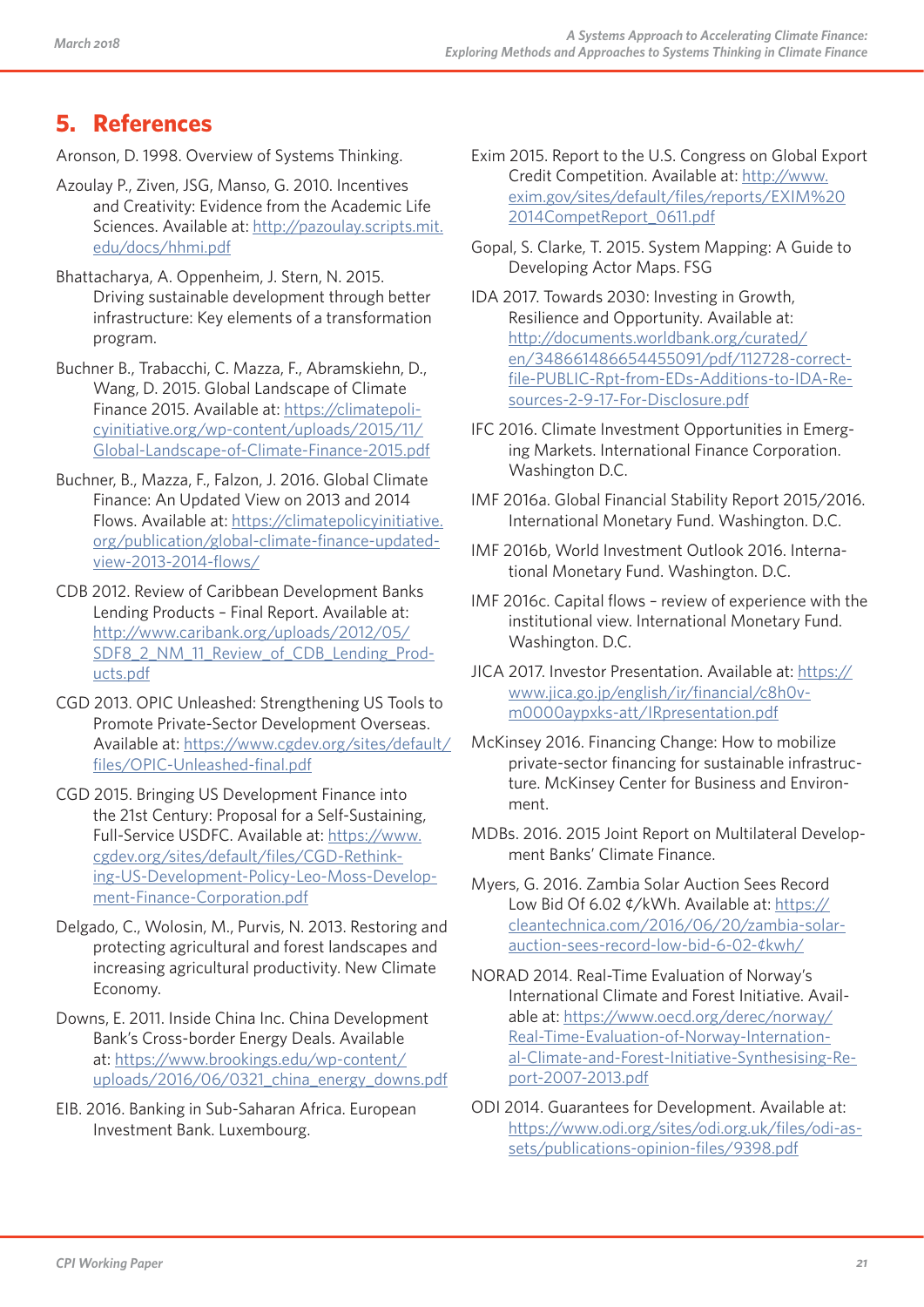- OECD 2016. In-donor Refugee costs reported as ODA by OECD-DAC members. Available at: http:// www.oecd.org/dac/financing-sustainable-development/refugee-costs-oda.htm
- OECD 2017. Embracing Innovation in Government Global Trends. Available at: http://www.oecd.org/ gov/innovative-government/embracing-innovation-in-government.pdf
- OECD 2016b. OECD Development Cooperation Peer Reviews: United States 2016. Available at: http://www.keepeek.com/Digital-Asset-Management/oecd/development/oecd-development-co-operation-peer-reviews-united-states-2016\_9789264266971-en#page60
- OECD/UNDP 2016. Making Development Cooperation More Effective. Available at: http://www. keepeek.com/Digital-Asset-Management/oecd/ development/making-development-co-operation-more-effective\_9789264266261-en#.WIsYF-DLMzu0#page3
- Schmidt-Traub, G. 2015. Investment Needs to Achieve the Sustainable Development Goals. Sustainable Development Solutions Network. United Nations.
- SE4ALL 2016. Scaling up Finance for Sustainable Energy Investments – Report of the SE4ALL Advisory Board's Finance Committee – 2015.
- SSIR 2013. Unleashing Breakthrough Innovation in Government. Stanford Social Innovation Review. Available at: https://ssir.org/articles/entry/unleashing\_breakthrough\_innovation\_in\_government
- Trabacchi, C., Brown, J., Boyd, R., Wang, D., Falzon J. 2016. The role of the Climate Investment Funds in meeting investment needs.
- UNCTAD 2014. World Investment Report 2014. United Nations, Switzerland.
- UNDP 2012. Towards Sustaining MDG Progress. Available at: http://www.undp.org/content/dam/undp/ library/Poverty%20Reduction/Inclusive%20development/Towards%20Human%20Resilience/ Towards\_SustainingMDGProgress\_Ch3.pdf
- UNEP 2016. The Adaptation Finance Gap Report 2016. United Nations Environment Programme (UNEP), Nairobi, Kenya
- UNEP Inquiry 2016a. Green Finance for Developing Countries. Available at: http://unepinquiry.org/ publication/green-finance-for-developing-countries/
- UNEP Inquiry 2016b. The Financial System We Need: From Momentum to Transformation. Available at: http://unepinquiry.org/publication/the-financial-system-we-need-from-momentum-to-transformation/
- UNEP Inquiry 2016c. The Experience of Governance Innovations in South Africa. Available at: http:// unepinquiry.org/publication/south-africa-3/
- UNEP Inquiry 2015. Indonesia Country Report. Available at: http://unepinquiry.org/publication/indonesia/
- UNFCCC 2016 http://unfccc.int/files/secretariat/ regional\_collaboration\_centres/application/pdf/ report\_ndc\_survey\_final.pdf page 12
- World Bank. 2015. Global Financial Development Report 2015/2016: Long-Term Finance. Washington, DC: World Bank
- World Bank. 2016. World Development Indicators. Available at: http://data.worldbank.org/data-catalog/world-development-indicators
- WEF 2015. A How-To Guide for Blended Finance. Available at: http://www3.weforum.org/docs/ WEF Blended Finance How To Guide.pdf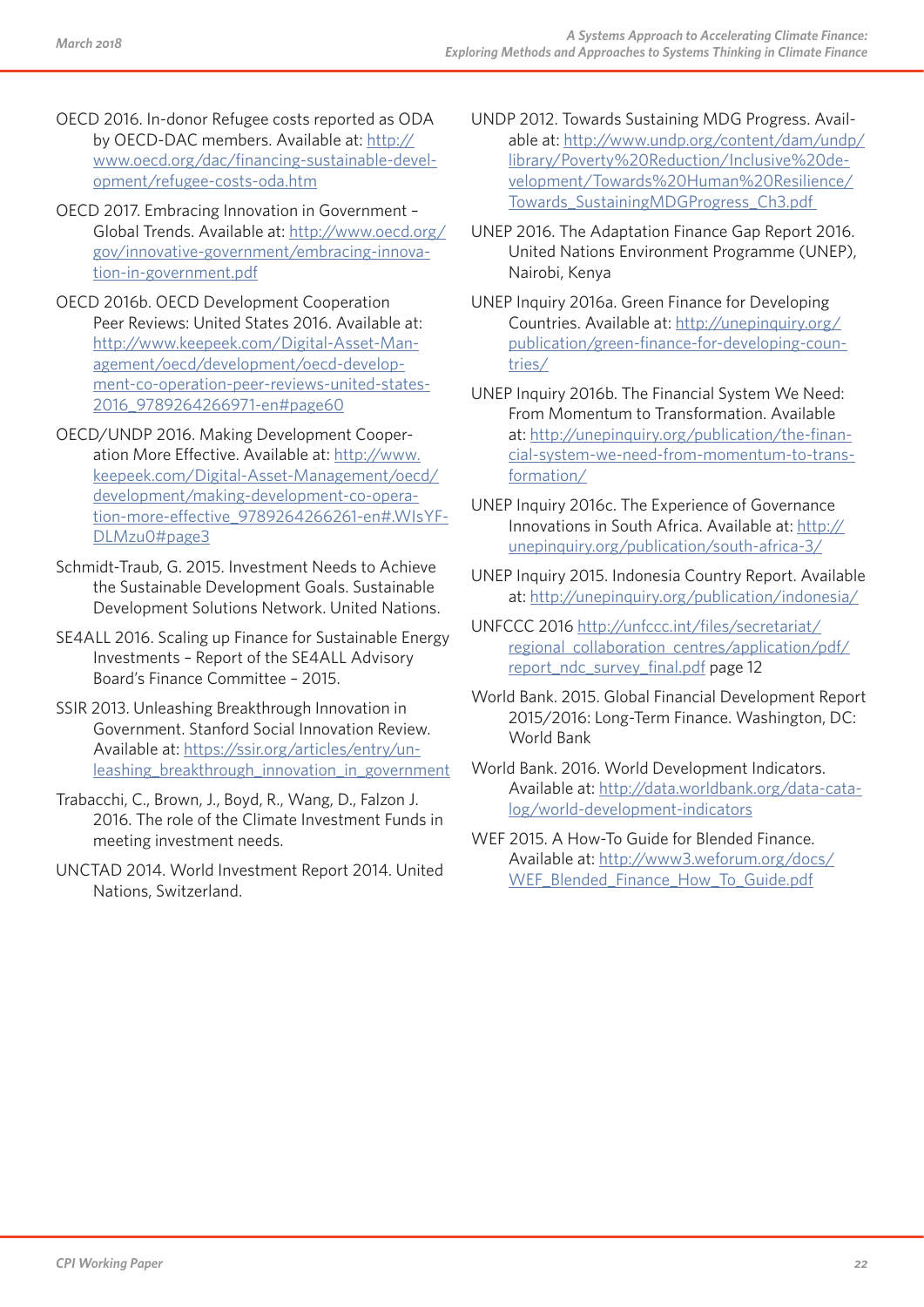# **6. Annexes**



Cataloguing financial system actors across the climate finance landscape.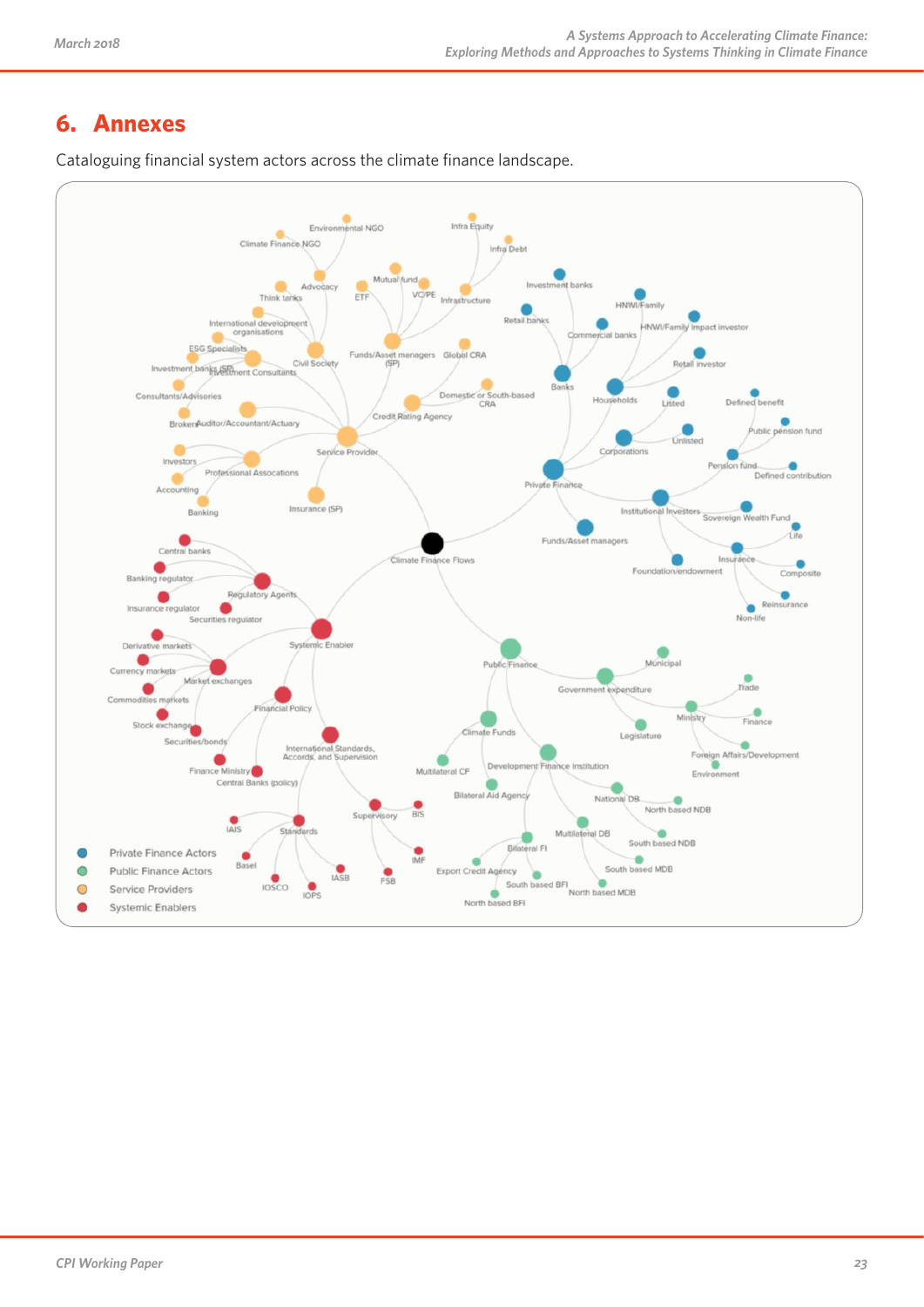| and Regulatory<br>Agent                                                                                                                                                | Financial Policy                                                                                                    | and Regulatory<br>Financial Policy<br>Agent                                                                                                                                                                                                | and Regulatory<br>Financial Policy<br>Agent                                                                                                         | and Regulatory<br>Agent<br>Financial Policy                                                                                                                                                                                                                                                                                                                                                                                                                                                                                             | and Regulatory<br>Financial Policy<br>Agent                                                                                                                                                                                                                                                                                                                                                                                                                                              | <b>SYS LEMIC ENABLERS</b> | <b>CATEGORY</b><br><b>ACTOR</b>               |
|------------------------------------------------------------------------------------------------------------------------------------------------------------------------|---------------------------------------------------------------------------------------------------------------------|--------------------------------------------------------------------------------------------------------------------------------------------------------------------------------------------------------------------------------------------|-----------------------------------------------------------------------------------------------------------------------------------------------------|-----------------------------------------------------------------------------------------------------------------------------------------------------------------------------------------------------------------------------------------------------------------------------------------------------------------------------------------------------------------------------------------------------------------------------------------------------------------------------------------------------------------------------------------|------------------------------------------------------------------------------------------------------------------------------------------------------------------------------------------------------------------------------------------------------------------------------------------------------------------------------------------------------------------------------------------------------------------------------------------------------------------------------------------|---------------------------|-----------------------------------------------|
| <b>Agency</b><br><b>Regulatory</b>                                                                                                                                     |                                                                                                                     | <b>Agency</b><br>Regulatory                                                                                                                                                                                                                | <b>Regulatory</b><br><b>Agency</b>                                                                                                                  | Central Bank                                                                                                                                                                                                                                                                                                                                                                                                                                                                                                                            | <b>Ministry</b><br>Government                                                                                                                                                                                                                                                                                                                                                                                                                                                            |                           | <b>ACTOR</b>                                  |
| Insurance                                                                                                                                                              |                                                                                                                     | Banking                                                                                                                                                                                                                                    | Securities                                                                                                                                          |                                                                                                                                                                                                                                                                                                                                                                                                                                                                                                                                         | Finance/<br>Treasury                                                                                                                                                                                                                                                                                                                                                                                                                                                                     |                           | SUB-ACTOR                                     |
| access to insurance<br>and development<br>Overall market stability<br>including supporting                                                                             | Consumer (policy-<br>holder) protection;                                                                            | consumer protection<br>protect depositor funds;<br>efficient, and compet-<br>itive banking system;<br>Maintain stable                                                                                                                      | competitive markets<br>Promote confidence in                                                                                                        | system<br>guardian of the banking<br><b>stability</b><br>(for some)<br>Reduce unemployment<br>Control inflation,<br>Safeguard financial<br>Llender of last resort/                                                                                                                                                                                                                                                                                                                                                                      | Set budgets<br>finances<br>Manage government<br>Implement Policy                                                                                                                                                                                                                                                                                                                                                                                                                         |                           | <b>MANDATE</b>                                |
| Product regulation,<br>Capital adequacy requirements                                                                                                                   | Licensing requirements                                                                                              | Stress test requirements<br>Transparency requirements<br>Capital adequacy requirements                                                                                                                                                     | industry regulation.<br>takeover bid regulation; and securities<br>insider trading; market manipulation;<br>Regulate on mandatory disclosure;       | and stress tests, skill requirements in<br>directors.<br>Regulation on risk disclosure, reporting<br>Refinancing operations<br>Asset purchase programs<br>financial institutions<br>lending to commercial banks and<br>Monetary policy,<br>Interest rate setting on short term                                                                                                                                                                                                                                                          | Regulation on financial sector<br>Fiscal policy: Taxes, incentives<br>Capital spending                                                                                                                                                                                                                                                                                                                                                                                                   |                           | <b>TOOLS/STRATEGIES AVAILABLE</b>             |
| and human dignity.<br>hazard risks while advancing economic growth, sustainable development<br>vention to increase communities' resilience against climate and natural | Effective insurance regulation facilitates access to insurance as an inter-<br>Climate risk disclosure requirements | available<br>Green lending requirements and guidelines<br>Environmental risk stress testing across portfolios<br>Stringent liquidity and capital adequacy requirements may restrict loans<br>for capital-intensive climate infrastructure. | regulation can play a role. Particularly in risk disclosure requirements<br>Where climate change can pose threat to competitive markets, securities | asset purchases<br>or to complement existing priority lending targets<br>of capital.<br>Stimulate markets for specific assets - such as green bonds - through<br>Uncover climate risks that affect financial stability including misallocation<br>Provide refinancing at below market rates to encourage targeted lending,<br>(China green credit; Banga; Indonesia, Mongolia).<br>requirements.<br>Impose sustainability-related risk management and reporting<br>Establish green finance requirements and frameworks for bank lending | alternatives are under purview generally of treasuries. In some countries<br>implements.<br>the treasury develops + implements policies; in other (i.e., U.S.) only<br>domestic pension funds and into finance sector conduct codes<br>Reduce fossil fuel subsidies + Increase tax incentives for low carbon<br>Raise finance on markets and spend capital.<br>Insert ESG and sustainability considerations into prudential framework for<br>Alter tax regime to favour green transition |                           | <b>RELATIO</b><br><b>N TO CLIMATE FINANCE</b> |

Table 3: Catalogue of financial system 'enablers' and 'service providers' in terms of their mandates, tools and effect on climate finance flows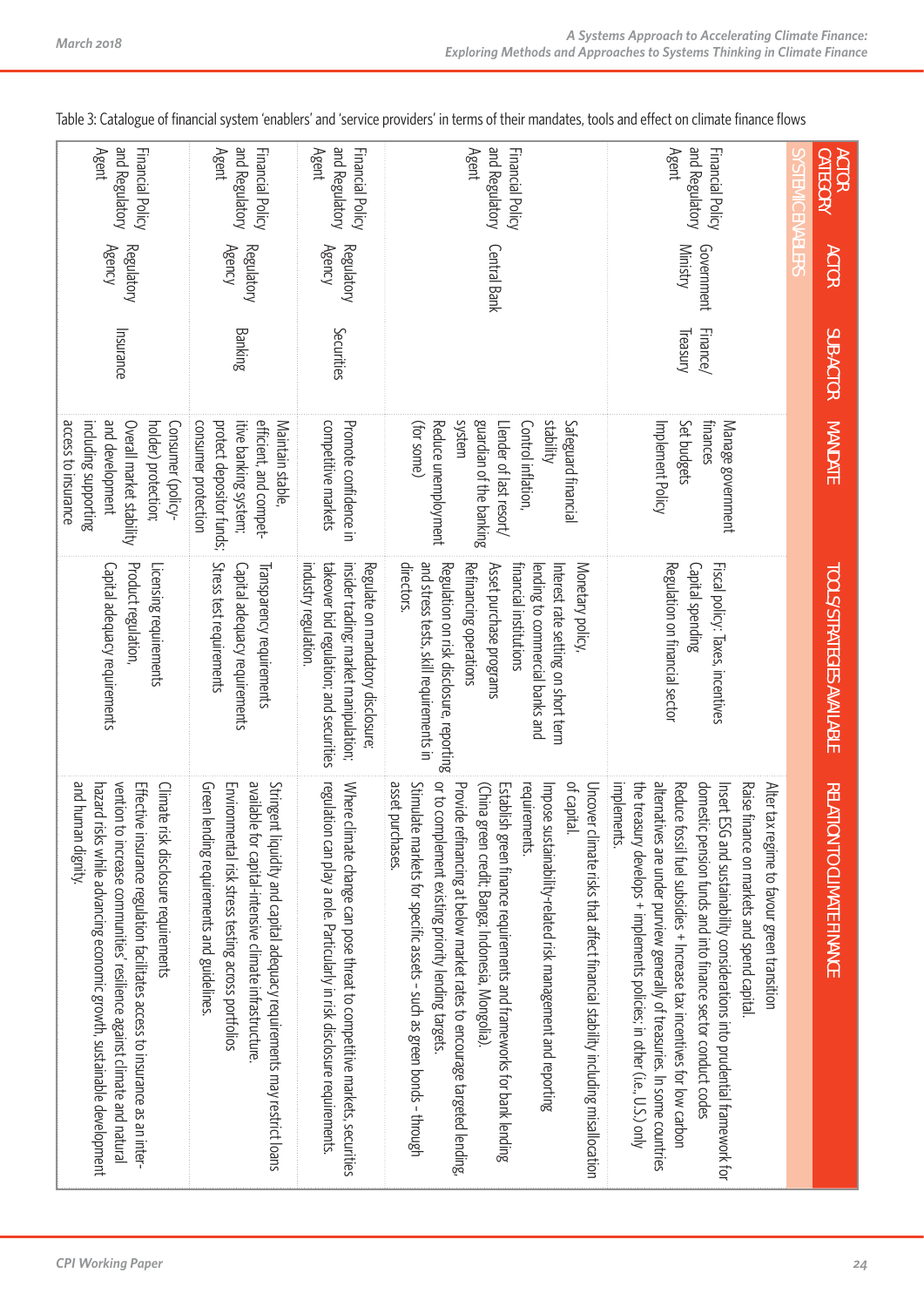| <b>CATEGORY</b><br><b>ACTOR</b>                           | <b>ACTOR</b>          | <b>SUB-ACTOR</b>                                                                                            | <b>MANDATE</b>                                                                                                                                                                                                           | <b>TOOLS/STRATEGIES AVAILABLE</b>                                                                                                                                                            | RELATION TO CLIMATE FINANCE                                                                                                                                                                                                                                                                                                                                                                                                                                                                                                                                                                                                                                                                                                                                                                               |
|-----------------------------------------------------------|-----------------------|-------------------------------------------------------------------------------------------------------------|--------------------------------------------------------------------------------------------------------------------------------------------------------------------------------------------------------------------------|----------------------------------------------------------------------------------------------------------------------------------------------------------------------------------------------|-----------------------------------------------------------------------------------------------------------------------------------------------------------------------------------------------------------------------------------------------------------------------------------------------------------------------------------------------------------------------------------------------------------------------------------------------------------------------------------------------------------------------------------------------------------------------------------------------------------------------------------------------------------------------------------------------------------------------------------------------------------------------------------------------------------|
| Market                                                    | exchanges<br>Market   | etc.<br>Stock/ Bonds/<br>Commodities                                                                        | and sellers to trade.<br>exchange for buyers<br>Operate a function-<br>ing, real-time stock                                                                                                                              | Information disclosure rules.<br>Listing rules                                                                                                                                               | Allow for preferencing through visibility on sustainability certifications.<br>Sustainability disclosure criteria in listing requirements                                                                                                                                                                                                                                                                                                                                                                                                                                                                                                                                                                                                                                                                 |
| Supervision<br>Standards,<br>Accords and<br>International | Accords<br>Standards/ | (1ASB)<br>Pension (IOPS)<br>Banking<br>Accounting<br>(SNI)<br>(02501)<br>Securities<br>(Basel)<br>Insurance | financial stability and<br>Promote internationa<br>harmonization.                                                                                                                                                        | tools.<br>Promotion of norms, methods and<br>Voluntary minimum requirements                                                                                                                  | and lower leverage. The primary objective is banking sector stability,<br>transparency and disclosure requirements of financial market actors.<br>emphasize management of systemic risk, materiality assessment and<br>Basel III strengthens capital requirements by demanding greater liquidity<br>including catastrophe bonds.<br>however has been noted to may have unintended consequence in making<br>forms of<br>lending t<br>IOSCO, IOPS and IASB principles highlight management of systemic risks,<br>AIS insurance Core principles (ICPs) and related standards and guidance<br>financial<br>to long term infrastructure (i.e., clean energy) more difficult.<br>risk transter mechanisms, such as insurance-linked securities<br>inclusion. Adherence supports access to reinsurance and other |
| Supervison<br>Standards,<br>Accords and<br>International  | agent<br>Supervisory  | NΕ                                                                                                          | economic growth, and<br>the world.<br>ment and sustainable<br>promote high employ-<br>tate international trade<br>financial stability, facili-<br>cooperation, secure<br>reduce poverty around<br>Foster global monetary | through e.g. Financial Sector<br>Assistance Programs<br>nance and systemic risks<br>Surveillance of exchange rate gover-<br>Research and policy dialogue<br>Lending and Technical assistance | and medium-term budget trameworks.<br>assistance and training through either Financial Sector Assessment<br>macroeconomic forecasts and debt sustainability analyses<br>contributing to difficulty in deploying climate finance; carbon markets/<br>ing against fossil fuel subsidies and attendant economic distortions as<br>Research to help promote fiscal reforms e.g. on quantifying and advocat-<br>Programs (FSAP); macroeconomic forecasts; debt sustainability analyses;<br>pricing and financial risks of climate change.<br>Such analysis translates into policy dialogues, the provision of technical<br>Integrating natural disaster risks, adaption and preparedness strategies in                                                                                                         |
| Supervison<br>Standards,<br>Accords and<br>International  | agent<br>Supervisory  | 53                                                                                                          | tional financial stability<br>Promotion of interna-                                                                                                                                                                      | dard-setting bodies<br>authorities and international stan-<br>Coordination of national financial                                                                                             | stakeholders<br>consistent climate-related financial risk disclosures for use by compa-<br>nies in providing information to lenders, insurers, investors and other<br>The FSB established an industry-led Task Force to develop voluntary,                                                                                                                                                                                                                                                                                                                                                                                                                                                                                                                                                                |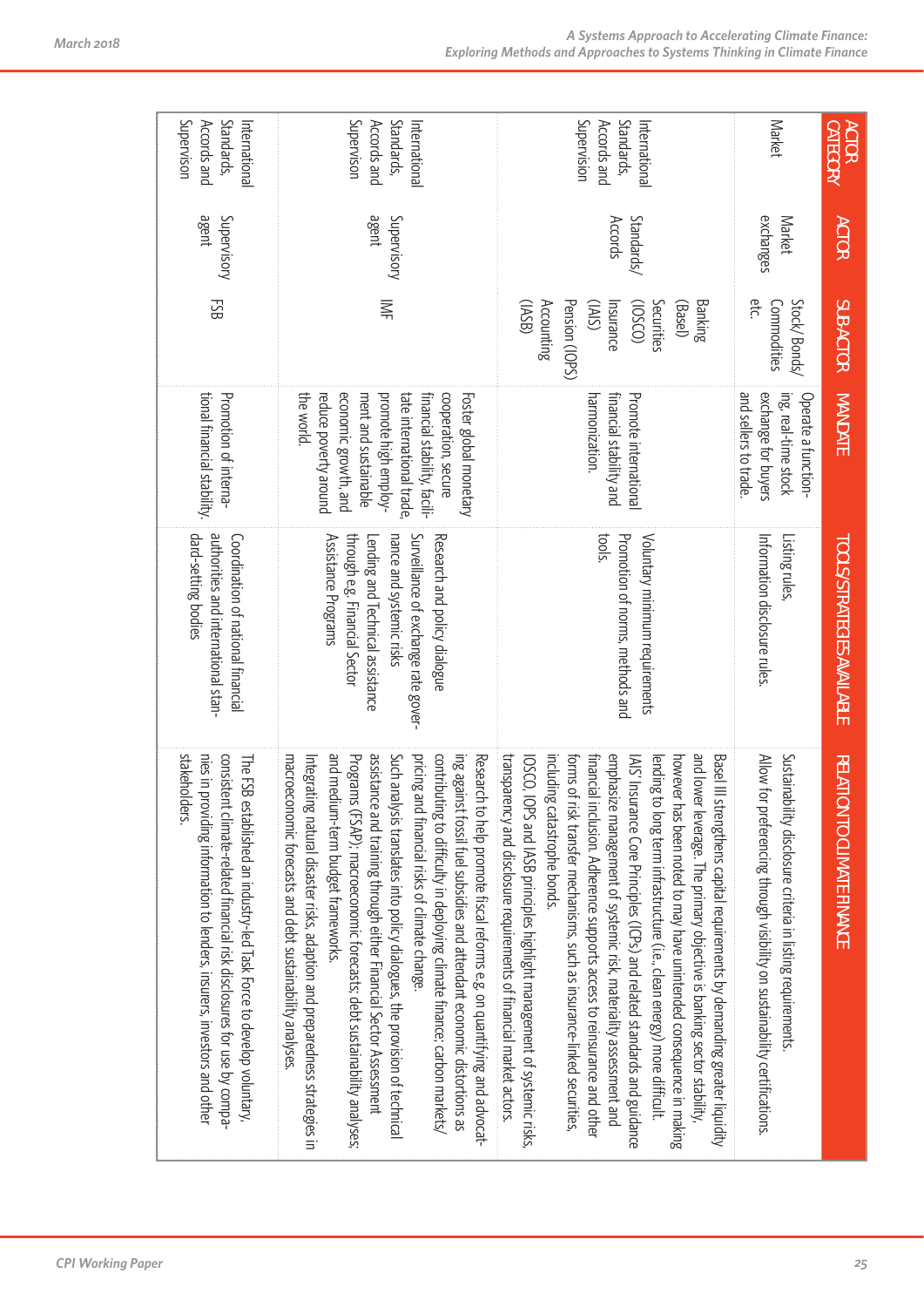| management<br>Risk                                                                                                                                                                                                                                        | Management<br>Risk                                                                                                                                                                 | Management<br>Risk                                                                                                                                                                                                                                                                                                                          | Management<br>Risk                                                                                                                                                                                                                                                                                  | Service Providers | Supervison<br>Standards,<br>Accords and<br>International                                                                                                                                                                                           | <b><i>CATEGORY</i></b><br><b>ACTOR</b>        |
|-----------------------------------------------------------------------------------------------------------------------------------------------------------------------------------------------------------------------------------------------------------|------------------------------------------------------------------------------------------------------------------------------------------------------------------------------------|---------------------------------------------------------------------------------------------------------------------------------------------------------------------------------------------------------------------------------------------------------------------------------------------------------------------------------------------|-----------------------------------------------------------------------------------------------------------------------------------------------------------------------------------------------------------------------------------------------------------------------------------------------------|-------------------|----------------------------------------------------------------------------------------------------------------------------------------------------------------------------------------------------------------------------------------------------|-----------------------------------------------|
| <b>agency</b><br>Credit rating                                                                                                                                                                                                                            | Insurance                                                                                                                                                                          | Insurance                                                                                                                                                                                                                                                                                                                                   | Managers<br>Asset/Fund                                                                                                                                                                                                                                                                              |                   | agent<br>Supervisory                                                                                                                                                                                                                               | <b>ACTOR</b>                                  |
| Domestic scale<br>scale<br>International                                                                                                                                                                                                                  | Reinsurance                                                                                                                                                                        | Non-Life                                                                                                                                                                                                                                                                                                                                    |                                                                                                                                                                                                                                                                                                     |                   | <b>BIS</b>                                                                                                                                                                                                                                         | SUB-ACTOR                                     |
| strength of countries,<br>compare the relative<br>Assess the financial<br>risk of default.<br>financial products to<br>companies and certain                                                                                                              | risks<br>insurers to diversity<br>Provide insurance for                                                                                                                            | on casualty events.<br>Profit from annual pre-<br>miums covering losses                                                                                                                                                                                                                                                                     | within identified risk<br>parameters and strategy<br>Manage capital poo                                                                                                                                                                                                                             |                   | as a bank for central<br>stability, to foster inter-<br>those areas and to act<br>national cooperation in<br>monetary and financia<br>in their pursuit of<br>Serve central banks<br>banks.                                                         | <b>MANDATE</b>                                |
| elgn rating<br>Domestic rating scales against sover-<br>impartial, rational analyses ('ratings')<br>Rating methodologies and reviews.                                                                                                                     | up capital to expand portfolio<br>portions of risk to investors and free<br>insurance portfolio<br>Diversification to reduce the risk of an<br>Issue catastrophe bonds to transfer | Diversification<br>Sales of insurance to reinsurance<br>Catastrophe bonds,<br>Insurance premiums,<br>nvestments (dual role)                                                                                                                                                                                                                 | VC/PE funds<br>Mutual funds/ETFs<br>Investment strategies<br>Intrastructure funds                                                                                                                                                                                                                   |                   | authorities<br>international financial operations<br>agent or trustee in connection with<br>Coordination among central banks and<br>in their financial transactions; or an<br>Prime counterparty for central banks<br>Research and policy analysis | <b>TOOLS/STRATEGIES AVAILABLE</b>             |
| of domes<br>Accurately measure cost recovery risks of green tech and infrastructure<br>Domestic or south-based credit rating agencies also support development<br>Incorporate low carbon transition and climate risks into ratings<br>tic capital markets | provision.<br>Manage solvency risk of insurers in face of climate change<br>nbuild resilience of climate finance flows into new projects and insurance                             | across lines of insurance.<br>on climate risks, catastrophe and disasters<br>bns land<br>Offer insurance of climate-related natural catastrophes, including agricul-<br>ESG factors influence risk underwriting with varying degrees of impact<br>Inbuild resilience through normal operations, given data access/availability<br>property; | climate or sustainability themed investment strategies<br>investors<br>decisions as a private finance actor as well as offering services to client<br>Asset Manager or Fund Managers serve a dual role in directing investment<br>or asset owners in allocating capital. More managers offer green, |                   | dilidata<br>Research<br>Fracking flows, imbalances across financial systems<br>focus on links between climate change, insurance, and financial                                                                                                     | <b>RELATIO</b><br><b>N TO CLIMATE FINANCE</b> |